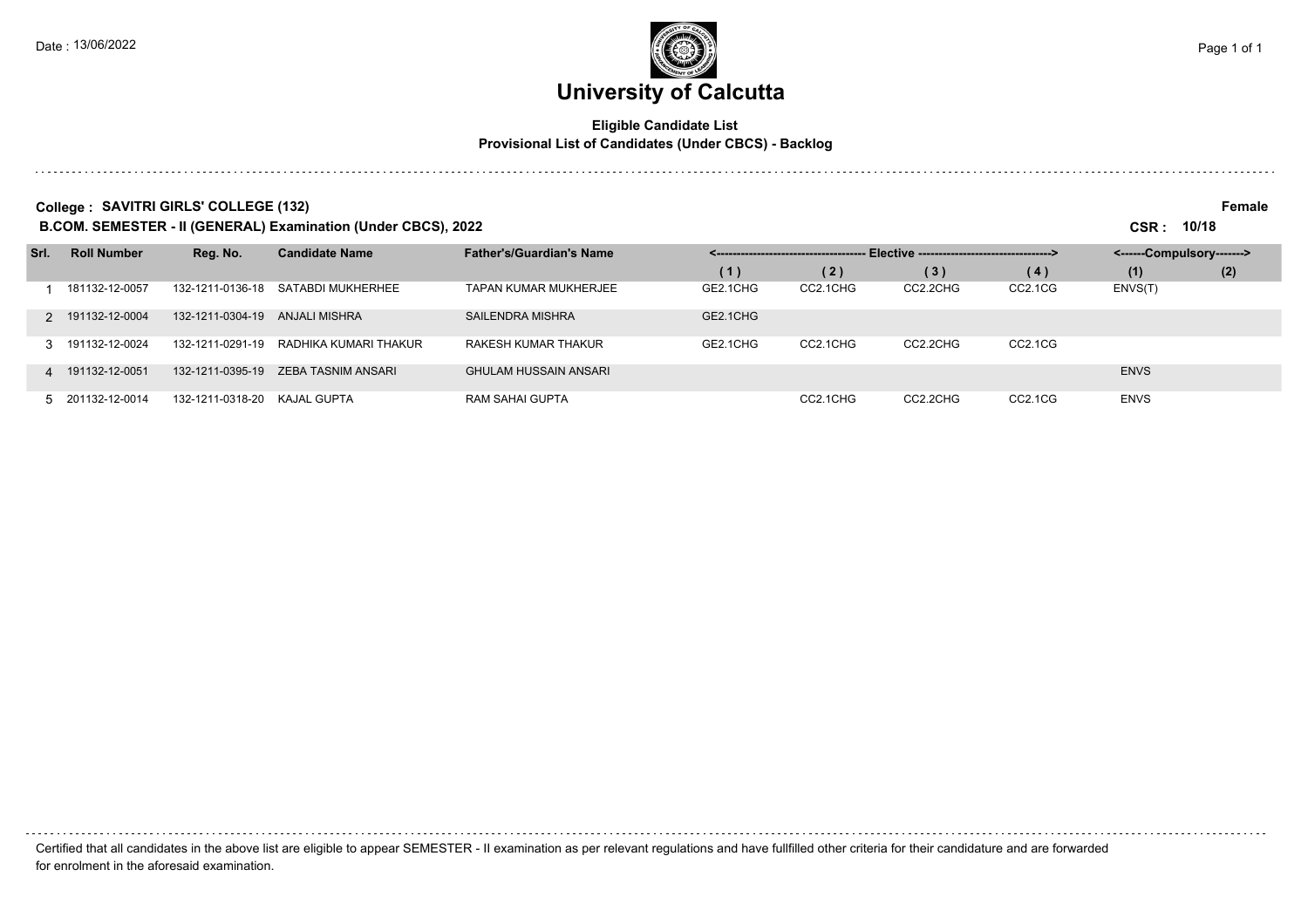## **University of Calcutta**

### **Eligible Candidate List Provisional List of Candidates (Under CBCS) - Backlog**

**College : SAVITRI GIRLS' COLLEGE (132) Female**

**B.COM. SEMESTER - II (HONOURS) Examination (Under CBCS), 2022 CSR : 10/18**

| Srl. | <b>Roll Number</b> | Reg. No.         | <b>Candidate Name</b> | <b>Father's/Guardian's Name</b> | Elective ----------------------------------><br>__________________________________ |          |          | <------Compulsory-------> |         |     |
|------|--------------------|------------------|-----------------------|---------------------------------|------------------------------------------------------------------------------------|----------|----------|---------------------------|---------|-----|
|      |                    |                  |                       |                                 | (1)                                                                                | (2)      | (3)      | (4)                       | (1)     | (2) |
|      | 181132-11-0057     | 132-1212-0007-18 | NISHA SONKAR          | SHYAMJEE SONKAR                 |                                                                                    |          |          | CC2.1CH                   |         |     |
|      | 2 181132-11-0099   | 132-1211-0040-18 | SANDHYA KUMARI GUPTA  | <b>SHIV KUMAR GUPTA</b>         |                                                                                    | CC2.1CHG | CC2.2CHG |                           |         |     |
|      | 3 181132-11-0102   | 132-1211-0052-18 | SHOBHA KUMARI SHARMA  | <b>ARUN SHARMA</b>              |                                                                                    | CC2.1CHG | CC2.2CHG |                           |         |     |
|      | 4 181132-11-0113   | 132-1211-0097-18 | SUNITA KUMARI MAHATO  | <b>SURESH MAHATO</b>            | GE2.1CHG                                                                           | CC2.1CHG | CC2.2CHG |                           | ENVS(T) |     |
|      | 5 181132-11-0124   | 132-1211-0487-18 | RABINA KUMARI RAM     | <b>SANJAY RAM</b>               | GE2.1CHG                                                                           | CC2.1CHG | CC2.2CHG |                           |         |     |
|      | 6 201132-11-0068   | 132-1211-0176-20 | <b>RITTIKA SINGH</b>  | <b>UPENDRA SINGH</b>            |                                                                                    | CC2.1CHG | CC2.2CHG |                           |         |     |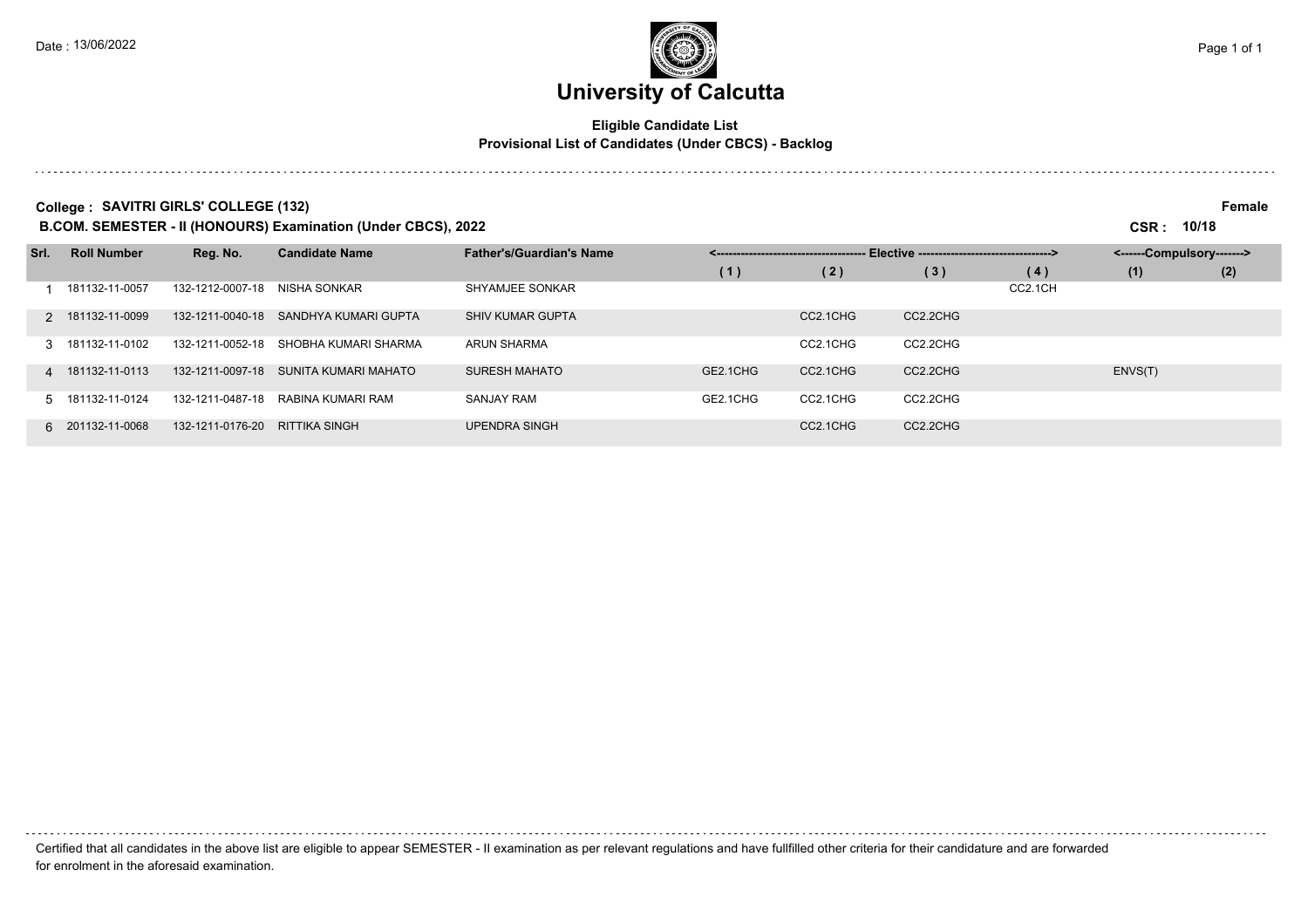### **Eligible Candidate List Provisional List of Candidates (Under CBCS) - Backlog**

. . . . . . . . . Certified that all candidates in the above list are eligible to appear SEMESTER - II examination as per relevant regulations and have fullfilled other criteria for their candidature and are forwarded for enrolment in the aforesaid examination.

### **College : SAVITRI GIRLS' COLLEGE (132) Female**

**B.COM. SEMESTER - II (GENERAL) Examination (Under CBCS), 2022 CSR : 64/17**

| Srl. | <b>Roll Number</b> | Rea. No.         | <b>Candidate Name</b> | <b>Father's/Guardian's Name</b> |          |          |     |                                  | <------Compulsory-------> |     |
|------|--------------------|------------------|-----------------------|---------------------------------|----------|----------|-----|----------------------------------|---------------------------|-----|
|      |                    |                  |                       |                                 | (1)      | (2)      | (3) | (4)                              | (1)                       | (2) |
|      | 171132-12-0023     | 132-1211-0320-17 | LAKHI SINGH CHOUHAN   | BHANU PRATAP SINGH CHOUHAN      |          |          |     | CC2.1CG                          |                           |     |
|      | 2 171132-12-0037   | 132-1211-0415-17 | NISHA SINGH           | ABHIRAM SINGH                   |          | CC2.1CHG |     | CC <sub>2.1</sub> C <sub>G</sub> |                           |     |
|      | 3 171132-12-0052   | 132-1211-0323-17 | SEEMA BHAR            | KARTIK PRASAD BHAR              | GE2.1CHG | CC2.1CHG |     |                                  |                           |     |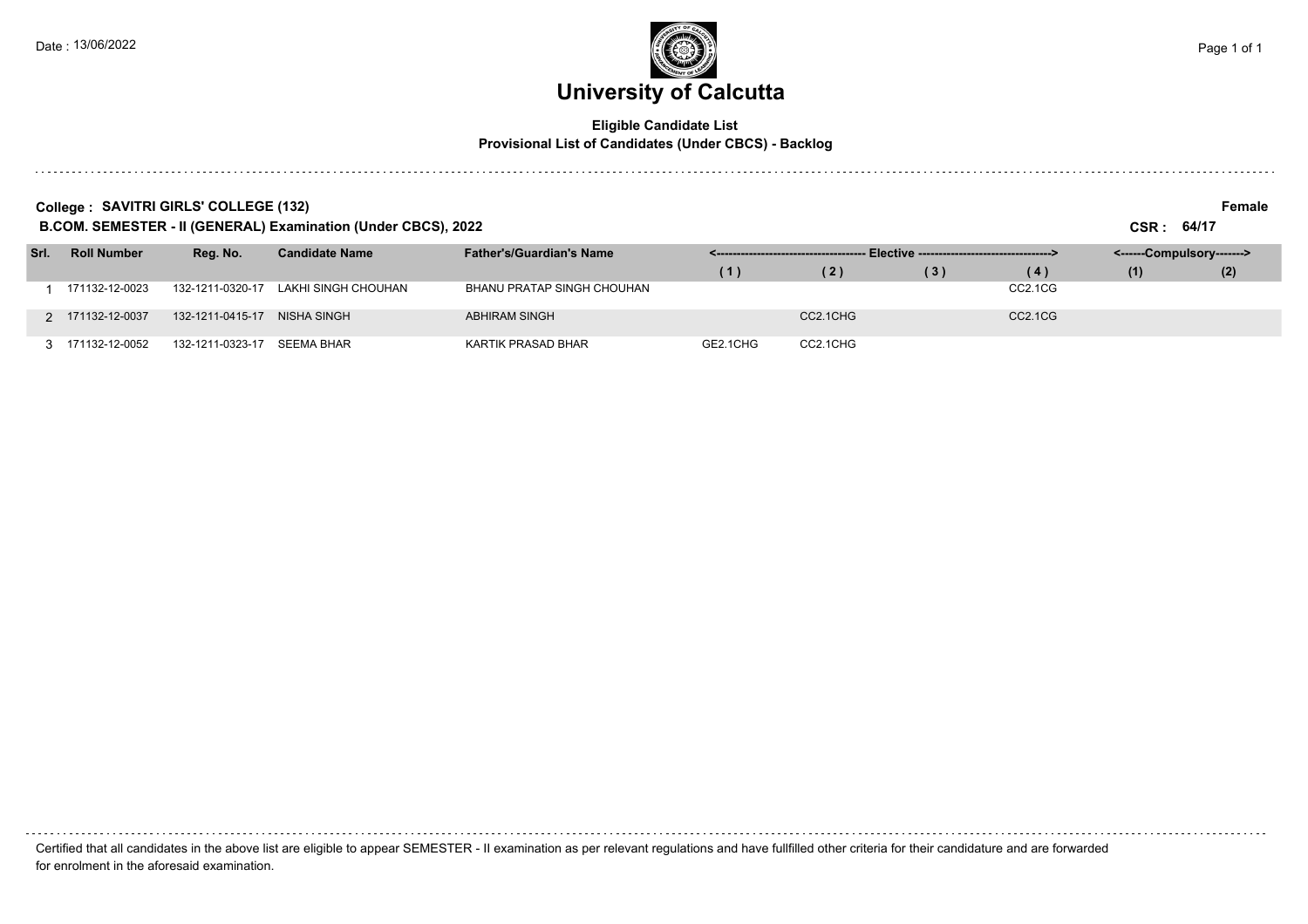### **Eligible Candidate List Provisional List of Candidates (Under CBCS) - Backlog**

. . . . . . . . . Certified that all candidates in the above list are eligible to appear SEMESTER - II examination as per relevant regulations and have fullfilled other criteria for their candidature and are forwarded for enrolment in the aforesaid examination.

**College : SAVITRI GIRLS' COLLEGE (132) Female**

**B.COM. SEMESTER - II (HONOURS) Examination (Under CBCS), 2022 CSR : 64/17**

| <b>D.OOM. OEMEOTER - II (HOROORO) EXAMINATOR (ORIGI ODOO), ZOZZ</b> |                    |                                |                       |                                 |          |          | יוידי ויריט                                    |         |                           |     |
|---------------------------------------------------------------------|--------------------|--------------------------------|-----------------------|---------------------------------|----------|----------|------------------------------------------------|---------|---------------------------|-----|
| Srl.                                                                | <b>Roll Number</b> | Reg. No.                       | <b>Candidate Name</b> | <b>Father's/Guardian's Name</b> |          |          | - Elective ----------------------------------> |         | <------Compulsory-------> |     |
|                                                                     |                    |                                |                       |                                 |          | (2)      | (3)                                            | (4)     | (1)                       | (2) |
|                                                                     | 171132-11-0076     | 132-1211-0349-17               | PRIYA SINGH           | <b>BINOD SINGH</b>              | GE2.1CHG |          |                                                | CC2.1CH |                           |     |
|                                                                     | 2 171132-11-0110   | 132-1211-0361-17 SNEHA GUPTA   |                       | RAJU GUPTA                      |          |          |                                                | CC2.1CH |                           |     |
|                                                                     | 3 171132-11-0112   | 132-1211-0281-17 SUPRIYA YADAV |                       | LAXMI NARAYAN YADAV             |          | CC2.1CHG |                                                |         |                           |     |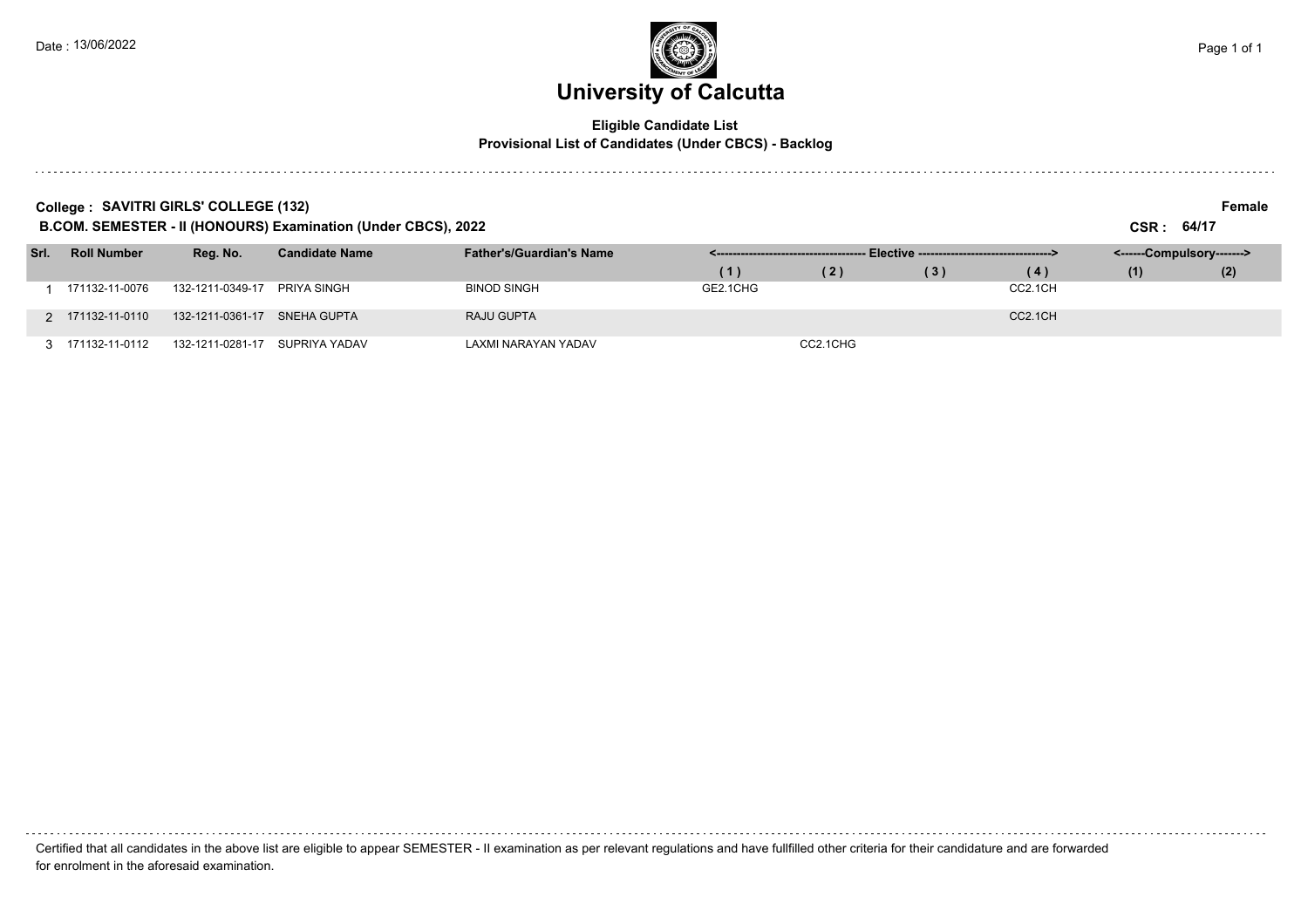### **Eligible Candidate List Provisional List of Candidates (Under CBCS) - Regular**

|      |                    | College: SAVITRI GIRLS' COLLEGE (132) | B.COM. SEMESTER - II (GENERAL) Examination (Under CBCS), 2022 |                                 |          |          |                                                   |                                  | CSR:                      | Female<br>10/18 |
|------|--------------------|---------------------------------------|---------------------------------------------------------------|---------------------------------|----------|----------|---------------------------------------------------|----------------------------------|---------------------------|-----------------|
| Srl. | <b>Roll Number</b> | Reg. No.                              | <b>Candidate Name</b>                                         | <b>Father's/Guardian's Name</b> |          |          | <------------------- Elective ------------------> |                                  | <------Compulsory-------> |                 |
|      |                    |                                       |                                                               |                                 | (1)      | (2)      | (3)                                               | (4)                              | (1)                       | (2)             |
|      | 1 191132-12-0026   | 132-1211-0294-19                      | RAYAPURREDDI SUPRATIKA                                        | RAYAPUREDDI RAMANA RAO          | GE2.1CHG | CC2.1CHG | CC2.2CHG                                          | CC2.1CG                          | <b>ENVS</b>               |                 |
|      | 2 201132-12-0010   | 132-1211-0313-20                      | <b>RINA YADAV</b>                                             | <b>GARJU YADAV</b>              | GE2.1CHG | CC2.1CHG | CC2.2CHG                                          | CC2.1CG                          | <b>ENVS</b>               |                 |
|      | 3 201132-12-0012   | 132-1211-0315-20                      | SINDHU YADAV                                                  | <b>GARJU YADAV</b>              | GE2.1CHG | CC2.1CHG | CC2.2CHG                                          | CC2.1CG                          | <b>ENVS</b>               |                 |
|      | 4 211132-12-0001   | 132-1211-0306-21                      | <b>ARPITA MONDAL</b>                                          | KRISHNA CHANDRA MONDAL          | GE2.1CHG | CC2.1CHG | CC2.2CHG                                          | <b>CC2.1CG</b>                   | <b>ENVS</b>               |                 |
|      | 5 211132-12-0002   | 132-1211-0307-21                      | NEHA KUMARI JHA                                               | <b>SANJAY JHA</b>               | GE2.1CHG | CC2.1CHG | CC2.2CHG                                          | CC2.1CG                          | <b>ENVS</b>               |                 |
|      | 6 211132-12-0003   | 132-1211-0308-21                      | <b>ANSHU YADAV</b>                                            | <b>RAMESH YADAV</b>             | GE2.1CHG | CC2.1CHG | CC2.2CHG                                          | <b>CC2.1CG</b>                   | <b>ENVS</b>               |                 |
|      | 7 211132-12-0005   | 132-1211-0310-21                      | <b>SHAHINA KAFIL</b>                                          | <b>KAFIL AHMED</b>              | GE2.1CHG | CC2.1CHG | CC2.2CHG                                          | CC2.1CG                          | <b>ENVS</b>               |                 |
|      | 8 211132-12-0006   | 132-1211-0311-21                      | <b>FIRDOUS JAHAN</b>                                          | <b>MD AFTAB</b>                 | GE2.1CHG | CC2.1CHG | CC2.2CHG                                          | CC2.1CG                          | <b>ENVS</b>               |                 |
|      | 9 211132-12-0007   | 132-1211-0312-21                      | <b>VIDYA KUMARI</b>                                           | <b>SANJAY PANDEY</b>            | GE2.1CHG | CC2.1CHG | CC2.2CHG                                          | CC2.1CG                          | <b>ENVS</b>               |                 |
|      | 10 211132-12-0008  | 132-1211-0313-21                      | <b>SUDHA PASWAN</b>                                           | <b>SATISH PASWAN</b>            | GE2.1CHG | CC2.1CHG | CC2.2CHG                                          | CC <sub>2.1</sub> C <sub>G</sub> | <b>ENVS</b>               |                 |
|      | 11 211132-12-0009  | 132-1211-0314-21                      | <b>NIDHI SINGH</b>                                            | <b>RAKESH KUMAR SINGH</b>       | GE2.1CHG | CC2.1CHG | CC2.2CHG                                          | CC2.1CG                          | <b>ENVS</b>               |                 |
|      | 12 211132-12-0010  | 132-1211-0315-21                      | ANJALI JHA                                                    | SHAMBHU NATH JHA                | GE2.1CHG | CC2.1CHG | CC2.2CHG                                          | <b>CC2.1CG</b>                   | <b>ENVS</b>               |                 |
|      | 13 211132-12-0011  | 132-1211-0316-21                      | RISHIKA VARMA                                                 | <b>VINOD KUMAR VARMA</b>        | GE2.1CHG | CC2.1CHG | CC2.2CHG                                          | CC2.1CG                          | <b>ENVS</b>               |                 |
|      | 14 211132-12-0012  | 132-1211-0317-21                      | <b>SIMRAN KUMARI SHAW</b>                                     | <b>SURESH KUMAR SHAW</b>        | GE2.1CHG | CC2.1CHG | CC2.2CHG                                          | <b>CC2.1CG</b>                   | <b>ENVS</b>               |                 |
|      | 15 211132-12-0013  | 132-1211-0318-21                      | <b>SAIMA PARVIN</b>                                           | <b>MD MUMTAZ</b>                | GE2.1CHG | CC2.1CHG | CC2.2CHG                                          | CC2.1CG                          | <b>ENVS</b>               |                 |
|      | 16 211132-12-0014  | 132-1211-0319-21                      | LAMIYA KHATOON                                                | <b>JAHANGIR ALI SEKH</b>        | GE2.1CHG | CC2.1CHG | CC2.2CHG                                          | <b>CC2.1CG</b>                   | <b>ENVS</b>               |                 |
|      | 17 211132-12-0015  | 132-1211-0320-21                      | <b>ASHIKA SINGH</b>                                           | <b>SHIW KUMAR SINGH</b>         | GE2.1CHG | CC2.1CHG | CC2.2CHG                                          | CC2.1CG                          | <b>ENVS</b>               |                 |
|      | 18 211132-12-0016  | 132-1211-0321-21                      | <b>ANUSHKA SONI</b>                                           | <b>MANOJ SONI</b>               | GE2.1CHG | CC2.1CHG | CC2.2CHG                                          | <b>CC2.1CG</b>                   | <b>ENVS</b>               |                 |
|      | 19 211132-12-0017  | 132-1211-0322-21                      | <b>NICKY YADAV</b>                                            | <b>UMESH YADAV</b>              | GE2.1CHG | CC2.1CHG | CC2.2CHG                                          | CC2.1CG                          | <b>ENVS</b>               |                 |
|      | 20 211132-12-0018  | 132-1211-0323-21                      | <b>TUHI KUMARI SINGH</b>                                      | <b>JITENDRA KUMAR SINGH</b>     | GE2.1CHG | CC2.1CHG | CC2.2CHG                                          | <b>CC2.1CG</b>                   | <b>ENVS</b>               |                 |

Certified that all candidates in the above list are eligible to appear SEMESTER - II examination as per relevant regulations and have fullfilled other criteria for their candidature and are forwarded for enrolment in the aforesaid examination.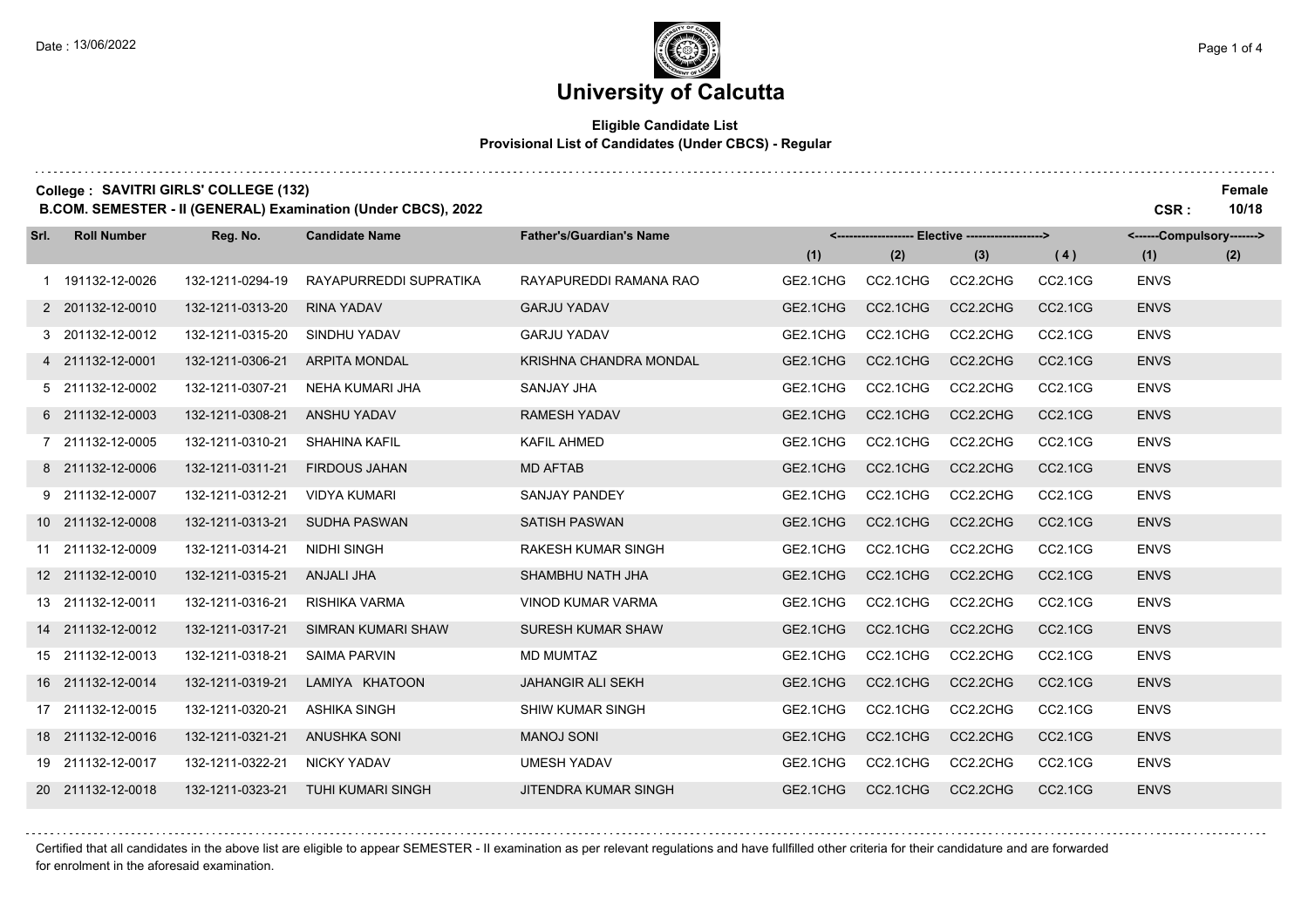## **University of Calcutta**

### **Eligible Candidate List Provisional List of Candidates (Under CBCS) - Regular**

|      |                    | College: SAVITRI GIRLS' COLLEGE (132) | B.COM. SEMESTER - II (GENERAL) Examination (Under CBCS), 2022 |                                 |          |          |          |                                  | CSR:                      | Female<br>10/18 |
|------|--------------------|---------------------------------------|---------------------------------------------------------------|---------------------------------|----------|----------|----------|----------------------------------|---------------------------|-----------------|
| Srl. | <b>Roll Number</b> | Reg. No.                              | <b>Candidate Name</b>                                         | <b>Father's/Guardian's Name</b> |          |          |          |                                  | <------Compulsory-------> |                 |
|      |                    |                                       |                                                               |                                 | (1)      | (2)      | (3)      | (4)                              | (1)                       | (2)             |
|      | 21 211132-12-0019  | 132-1211-0324-21                      | <b>RANU TIWARI</b>                                            | <b>HARI GOVIND TIWARI</b>       | GE2.1CHG | CC2.1CHG | CC2.2CHG | CC2.1CG                          | <b>ENVS</b>               |                 |
|      | 22 211132-12-0020  | 132-1211-0325-21                      | <b>SAPNA RAI</b>                                              | SATENDRA NATH RAI               | GE2.1CHG | CC2.1CHG | CC2.2CHG | CC2.1CG                          | <b>ENVS</b>               |                 |
|      | 23 211132-12-0022  | 132-1211-0327-21                      | <b>TANNU TIWARI</b>                                           | <b>HARI GOVIND TIWARI</b>       | GE2.1CHG | CC2.1CHG | CC2.2CHG | CC <sub>2.1</sub> C <sub>G</sub> | <b>ENVS</b>               |                 |
|      | 24 211132-12-0023  | 132-1211-0328-21                      | PRIYA PANDEY                                                  | <b>MADHOW PANDEY</b>            | GE2.1CHG | CC2.1CHG | CC2.2CHG | <b>CC2.1CG</b>                   | <b>ENVS</b>               |                 |
|      | 25 211132-12-0024  | 132-1211-0329-21                      | KHUSBU SINGH                                                  | SAMBHU SINGH                    | GE2.1CHG | CC2.1CHG | CC2.2CHG | CC2.1CG                          | <b>ENVS</b>               |                 |
|      | 26 211132-12-0025  | 132-1211-0330-21                      | <b>ANISHA PANDIT</b>                                          | <b>ASHOK PANDIT</b>             | GE2.1CHG | CC2.1CHG | CC2.2CHG | <b>CC2.1CG</b>                   | <b>ENVS</b>               |                 |
|      | 27 211132-12-0026  | 132-1211-0331-21                      | ANSHU KUMARI SAH                                              | <b>MANOJ KUMAR SAH</b>          | GE2.1CHG | CC2.1CHG | CC2.2CHG | CC2.1CG                          | <b>ENVS</b>               |                 |
|      | 28 211132-12-0027  | 132-1211-0332-21                      | <b>MAMTA CHOWDHARY</b>                                        | SANJAY CHOWDHARY                | GE2.1CHG | CC2.1CHG | CC2.2CHG | CC2.1CG                          | <b>ENVS</b>               |                 |
|      | 29 211132-12-0028  | 132-1211-0333-21                      | <b>KIRAN PANDEY</b>                                           | <b>CHANDRA BHUSAN PANDEY</b>    | GE2.1CHG | CC2.1CHG | CC2.2CHG | CC2.1CG                          | <b>ENVS</b>               |                 |
|      | 30 211132-12-0029  | 132-1211-0334-21                      | <b>SAPNA KUMARI</b>                                           | <b>RAM BAHADUR</b>              | GE2.1CHG | CC2.1CHG | CC2.2CHG | <b>CC2.1CG</b>                   | <b>ENVS</b>               |                 |
|      | 31 211132-12-0030  | 132-1211-0335-21                      | <b>SUSHMA GIRI</b>                                            | <b>LOKNATH GIRI</b>             | GE2.1CHG | CC2.1CHG | CC2.2CHG | CC2.1CG                          | <b>ENVS</b>               |                 |
|      | 32 211132-12-0031  | 132-1211-0336-21                      | <b>KASHISH VERMA</b>                                          | <b>MANOJ VERMA</b>              | GE2.1CHG | CC2.1CHG | CC2.2CHG | CC2.1CG                          | <b>ENVS</b>               |                 |
|      | 33 211132-12-0032  | 132-1211-0337-21                      | <b>SUSHAMA SHAW</b>                                           | <b>MUNNA SHAW</b>               | GE2.1CHG | CC2.1CHG | CC2.2CHG | CC2.1CG                          | <b>ENVS</b>               |                 |
|      | 34 211132-12-0033  | 132-1211-0338-21                      | <b>NANDINI DIXIT</b>                                          | <b>BABLU DIXIT</b>              | GE2.1CHG | CC2.1CHG | CC2.2CHG | <b>CC2.1CG</b>                   | <b>ENVS</b>               |                 |
|      | 35 211132-12-0034  | 132-1211-0339-21                      | ANISHKA KUMARI JAISWAL                                        | <b>DILIP JAISWAL</b>            | GE2.1CHG | CC2.1CHG | CC2.2CHG | CC2.1CG                          | <b>ENVS</b>               |                 |
|      | 36 211132-12-0035  | 132-1211-0340-21                      | <b>SONI KUMARI</b>                                            | <b>BINOD KUMAR PANDEY</b>       | GE2.1CHG | CC2.1CHG | CC2.2CHG | <b>CC2.1CG</b>                   | <b>ENVS</b>               |                 |
|      | 37 211132-12-0036  | 132-1211-0341-21                      | <b>SANJANA SHAH</b>                                           | <b>BIJOY KUMAR SHAH</b>         | GE2.1CHG | CC2.1CHG | CC2.2CHG | CC2.1CG                          | <b>ENVS</b>               |                 |
|      | 38 211132-12-0037  | 132-1211-0342-21                      | <b>SOMIYA SINGH</b>                                           | <b>MANOJ SINGH</b>              | GE2.1CHG | CC2.1CHG | CC2.2CHG | CC2.1CG                          | <b>ENVS</b>               |                 |
|      | 39 211132-12-0038  | 132-1211-0343-21                      | <b>SHIVANI SONKAR</b>                                         | <b>SHAMBHU SONKAR</b>           | GE2.1CHG | CC2.1CHG | CC2.2CHG | CC2.1CG                          | <b>ENVS</b>               |                 |
|      | 40 211132-12-0039  | 132-1211-0344-21                      | ANJALI BISHWAKARMA                                            | LT. BASANT LAL VISHWAKARMA      | GE2.1CHG | CC2.1CHG | CC2.2CHG | <b>CC2.1CG</b>                   | <b>ENVS</b>               |                 |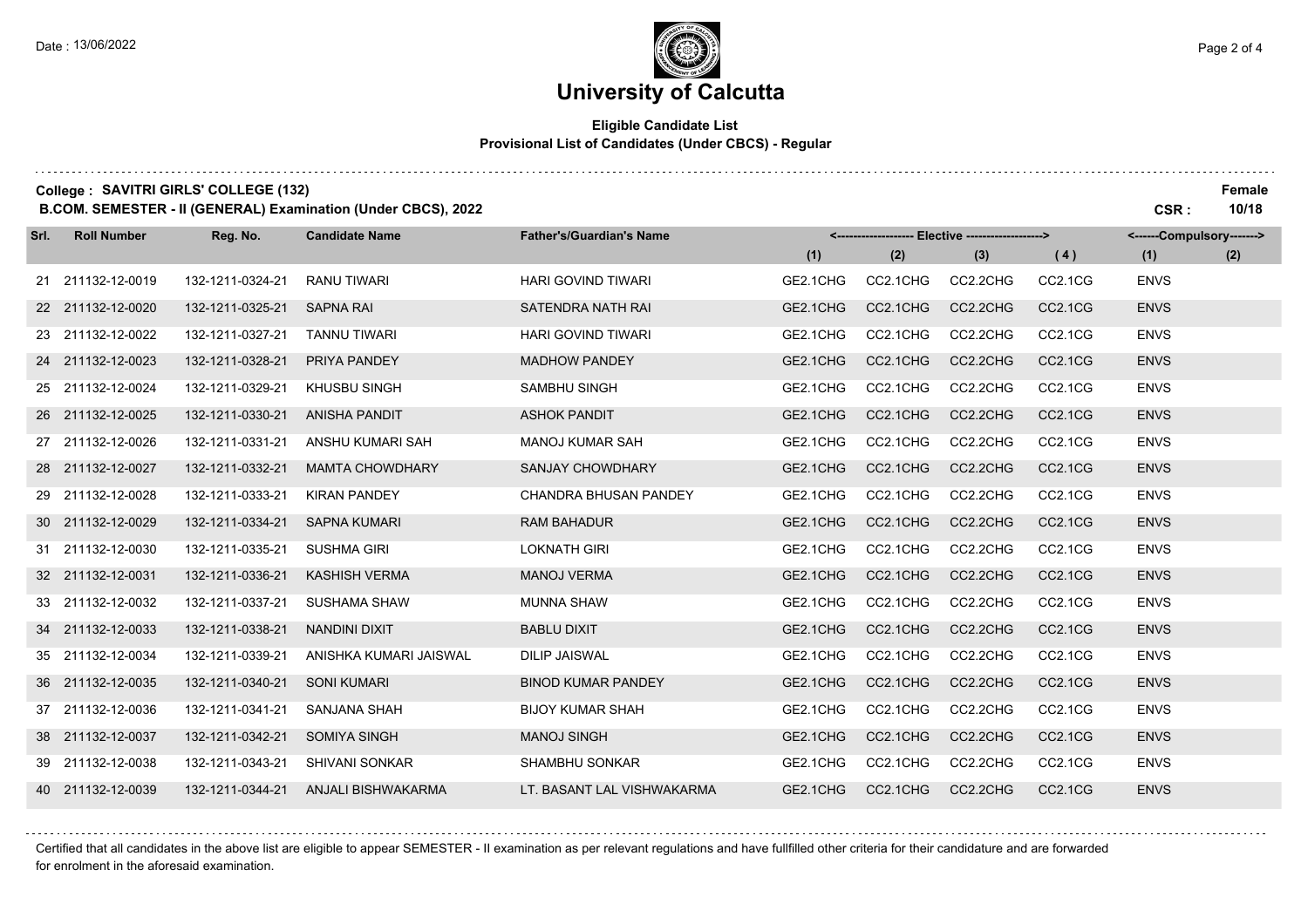## **University of Calcutta**

### **Eligible Candidate List Provisional List of Candidates (Under CBCS) - Regular**

|      | College: SAVITRI GIRLS' COLLEGE (132) |                  | B.COM. SEMESTER - II (GENERAL) Examination (Under CBCS), 2022 |                                 |          |          |                                                   |                                  | CSR:                      | Female<br>10/18 |
|------|---------------------------------------|------------------|---------------------------------------------------------------|---------------------------------|----------|----------|---------------------------------------------------|----------------------------------|---------------------------|-----------------|
| Srl. | <b>Roll Number</b>                    | Reg. No.         | <b>Candidate Name</b>                                         | <b>Father's/Guardian's Name</b> |          |          | <------------------- Elective ------------------> |                                  | <------Compulsory-------> |                 |
|      |                                       |                  |                                                               |                                 | (1)      | (2)      | (3)                                               | (4)                              | (1)                       | (2)             |
|      | 41 211132-12-0040                     | 132-1211-0345-21 | <b>SWETA SINGH</b>                                            | LATE RAM PRASHID SINGH          | GE2.1CHG | CC2.1CHG | CC2.2CHG                                          | CC <sub>2.1</sub> C <sub>G</sub> | <b>ENVS</b>               |                 |
|      | 42 211132-12-0041                     | 132-1211-0346-21 | <b>JUHI KUMARI</b>                                            | <b>LAKSHMAN SHARMA</b>          | GE2.1CHG | CC2.1CHG | CC2.2CHG                                          | CC2.1CG                          | <b>ENVS</b>               |                 |
|      | 43 211132-12-0042                     | 132-1211-0347-21 | <b>SHALINI YADAV</b>                                          | SHYAM DEO YADAV                 | GE2.1CHG | CC2.1CHG | CC2.2CHG                                          | CC2.1CG                          | <b>ENVS</b>               |                 |
|      | 44 211132-12-0043                     | 132-1211-0348-21 | PINKI BALMIKI                                                 | <b>GOPAL BALMIKI</b>            | GE2.1CHG | CC2.1CHG | CC2.2CHG                                          | <b>CC2.1CG</b>                   | <b>ENVS</b>               |                 |
|      | 45 211132-12-0044                     | 132-1211-0349-21 | <b>KOMAL SONKAR</b>                                           | PRAKASH SONKAR                  | GE2.1CHG | CC2.1CHG | CC2.2CHG                                          | CC2.1CG                          | <b>ENVS</b>               |                 |
|      | 46 211132-12-0045                     | 132-1211-0350-21 | <b>SAKSHI SINGH</b>                                           | <b>SHAMBHU SINGH</b>            | GE2.1CHG | CC2.1CHG | CC2.2CHG                                          | <b>CC2.1CG</b>                   | <b>ENVS</b>               |                 |
|      | 47 211132-12-0046                     | 132-1211-0351-21 | <b>SASHI SINGH</b>                                            | <b>SANJAY SINGH</b>             | GE2.1CHG | CC2.1CHG | CC2.2CHG                                          | CC2.1CG                          | <b>ENVS</b>               |                 |
|      | 48 211132-12-0047                     | 132-1211-0352-21 | SHIVANI UPADHYAY                                              | <b>BADRINATH UPADHYAY</b>       | GE2.1CHG | CC2.1CHG | CC2.2CHG                                          | <b>CC2.1CG</b>                   | <b>ENVS</b>               |                 |
|      | 49 211132-12-0048                     | 132-1211-0353-21 | PRAKRITI BURMAN                                               | <b>MANOJ BURMAN</b>             | GE2.1CHG | CC2.1CHG | CC2.2CHG                                          | CC2.1CG                          | <b>ENVS</b>               |                 |
|      | 50 211132-12-0049                     | 132-1211-0354-21 | <b>ROSHANI SHARMA</b>                                         | <b>RAJU MISTRY</b>              | GE2.1CHG | CC2.1CHG | CC2.2CHG                                          | <b>CC2.1CG</b>                   | <b>ENVS</b>               |                 |
|      | 51 211132-12-0050                     | 132-1211-0355-21 | <b>SWETA SINGH</b>                                            | JITENDRA SINGH                  | GE2.1CHG | CC2.1CHG | CC2.2CHG                                          | CC2.1CG                          | <b>ENVS</b>               |                 |
|      | 52 211132-12-0051                     | 132-1211-0356-21 | <b>UMA TIWARI</b>                                             | <b>SRIKANT TIWARI</b>           | GE2.1CHG | CC2.1CHG | CC2.2CHG                                          | CC2.1CG                          | <b>ENVS</b>               |                 |
|      | 53 211132-12-0052                     | 132-1211-0357-21 | <b>KIRTI SINGH</b>                                            | <b>KISHAN SINGH</b>             | GE2.1CHG | CC2.1CHG | CC2.2CHG                                          | CC2.1CG                          | <b>ENVS</b>               |                 |
|      | 54 211132-12-0053                     | 132-1211-0358-21 | <b>SEEMA KUMARI KAHAR</b>                                     | <b>RAJU KAHAR</b>               | GE2.1CHG | CC2.1CHG | CC2.2CHG                                          | <b>CC2.1CG</b>                   | <b>ENVS</b>               |                 |
|      | 55 211132-12-0054                     | 132-1211-0359-21 | <b>NEHA SINGH</b>                                             | <b>ASHOK SINGH</b>              | GE2.1CHG | CC2.1CHG | CC2.2CHG                                          | CC2.1CG                          | <b>ENVS</b>               |                 |
|      | 56 211132-12-0055                     | 132-1211-0360-21 | <b>SONAM RAY</b>                                              | <b>RAMA SHANKAR RAY</b>         | GE2.1CHG | CC2.1CHG | CC2.2CHG                                          | CC2.1CG                          | <b>ENVS</b>               |                 |
|      | 57 211132-12-0056                     | 132-1211-0361-21 | <b>MANISHA RAY</b>                                            | PANCHDEV RAY                    | GE2.1CHG | CC2.1CHG | CC2.2CHG                                          | CC2.1CG                          | <b>ENVS</b>               |                 |
|      | 58 211132-12-0057                     | 132-1211-0362-21 | <b>KHUSHI MISHRA</b>                                          | <b>BRIJMOHAN MISHRA</b>         | GE2.1CHG | CC2.1CHG | CC2.2CHG                                          | <b>CC2.1CG</b>                   | <b>ENVS</b>               |                 |
|      | 59 211132-12-0058                     | 132-1211-0363-21 | <b>ANSIKA PRASAD</b>                                          | ANAND KUMAR PRASAD              | GE2.1CHG | CC2.1CHG | CC2.2CHG                                          | CC2.1CG                          | <b>ENVS</b>               |                 |
|      | 60 211132-12-0059                     | 132-1211-0364-21 | <b>SANJANA SINGH</b>                                          | <b>SANKAR SINGH</b>             | GE2.1CHG | CC2.1CHG | CC2.2CHG                                          | CC2.1CG                          | <b>ENVS</b>               |                 |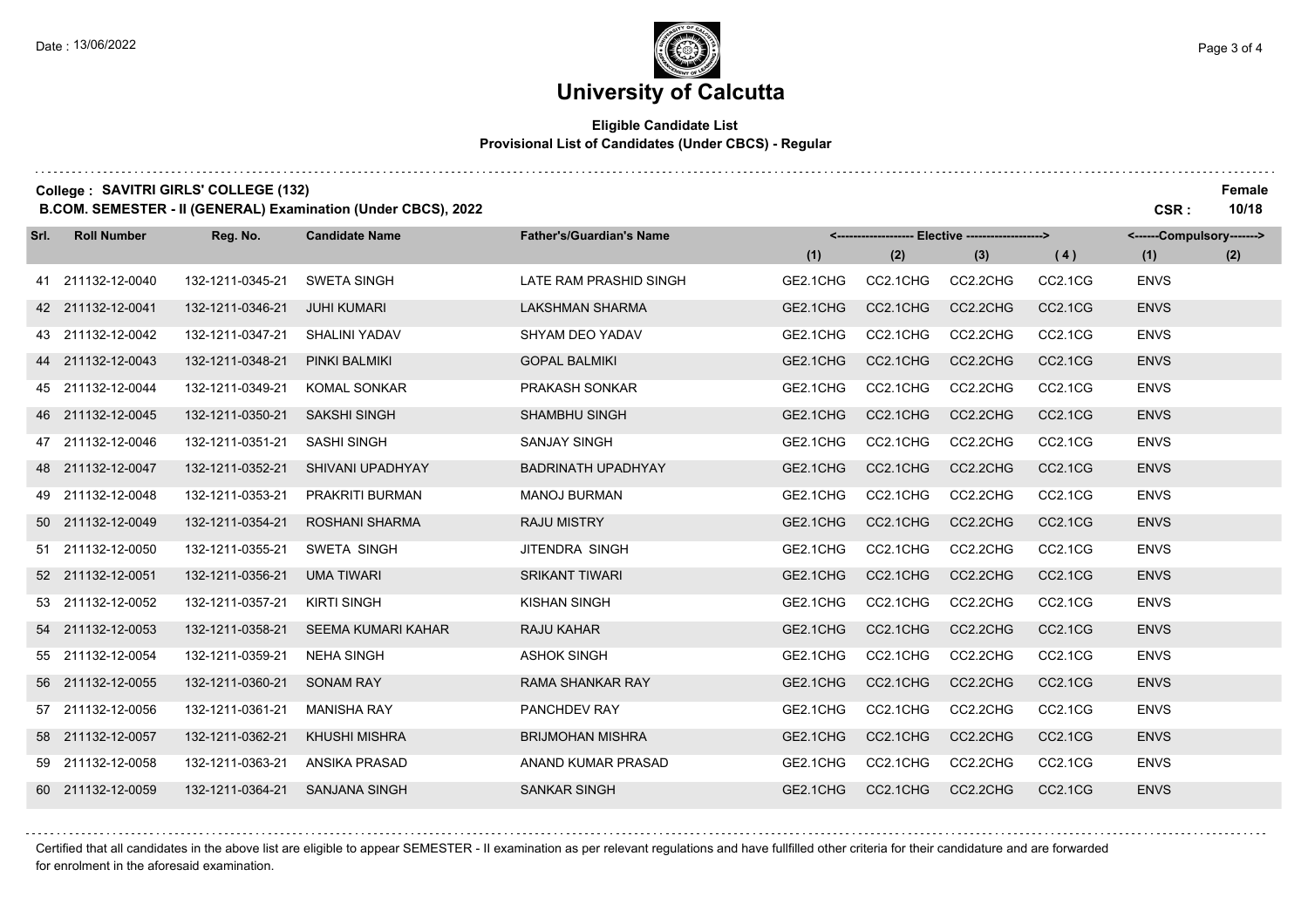### **University of Calcutta**  Date : 13/06/2022 Page 4 of 4

### **Eligible Candidate List Provisional List of Candidates (Under CBCS) - Regular**

|      | College: SAVITRI GIRLS' COLLEGE (132)<br>B.COM. SEMESTER - II (GENERAL) Examination (Under CBCS), 2022 |                  |                       |                                 |          |          |                                                     |                                  | CSR:                      | Female<br>10/18 |
|------|--------------------------------------------------------------------------------------------------------|------------------|-----------------------|---------------------------------|----------|----------|-----------------------------------------------------|----------------------------------|---------------------------|-----------------|
| Srl. | <b>Roll Number</b>                                                                                     | Reg. No.         | <b>Candidate Name</b> | <b>Father's/Guardian's Name</b> |          |          | <-------------------- Elective -------------------> |                                  | <------Compulsory-------> |                 |
|      |                                                                                                        |                  |                       |                                 | (1)      | (2)      | (3)                                                 | (4)                              | (1)                       | (2)             |
|      | 61 211132-12-0060                                                                                      | 132-1211-0365-21 | PINKI PANDEY          | NIRMAL PANDEY                   | GE2.1CHG | CC2.1CHG | CC2.2CHG                                            | CC2.1CG                          | <b>ENVS</b>               |                 |
|      | 62 211132-12-0061                                                                                      | 132-1211-0366-21 | <b>NAFISHA ALI</b>    | <b>SAMSAD ALI</b>               | GE2.1CHG | CC2.1CHG | CC2.2CHG                                            | CC <sub>2.1</sub> C <sub>G</sub> | <b>ENVS</b>               |                 |
|      | 63 211132-12-0062                                                                                      | 132-1211-0370-21 | SINGH PRIYA JITENDRA  | JITENDRA SINGH                  | GE2.1CHG | CC2.1CHG | CC2.2CHG                                            | CC2.1CG                          | <b>ENVS</b>               |                 |

Certified that all candidates in the above list are eligible to appear SEMESTER - II examination as per relevant regulations and have fullfilled other criteria for their candidature and are forwarded for enrolment in the aforesaid examination.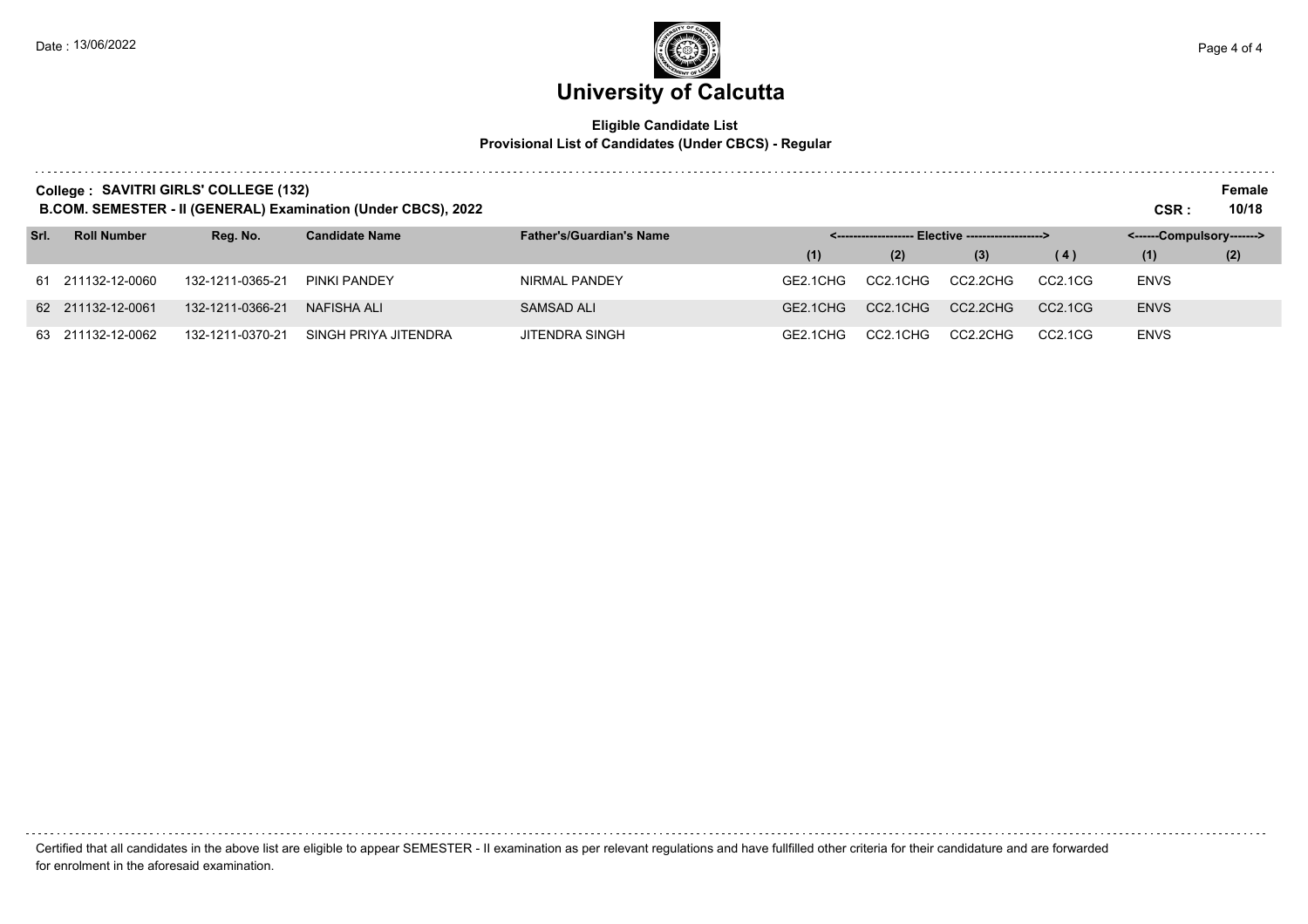## **University of Calcutta**

### **Eligible Candidate List Provisional List of Candidates (Under CBCS) - Regular**

|      |                    | College: SAVITRI GIRLS' COLLEGE (132) | B.COM. SEMESTER - II (HONOURS) Examination (Under CBCS), 2022 |                                 |          |                        |                                 |         | CSR:                      | Female<br>10/18 |
|------|--------------------|---------------------------------------|---------------------------------------------------------------|---------------------------------|----------|------------------------|---------------------------------|---------|---------------------------|-----------------|
| Srl. | <b>Roll Number</b> | Reg. No.                              | <b>Candidate Name</b>                                         | <b>Father's/Guardian's Name</b> |          | <--------------------- | - Elective -------------------> |         | <------Compulsory-------> |                 |
|      |                    |                                       |                                                               |                                 | (1)      | (2)                    | (3)                             | (4)     | (1)                       | (2)             |
|      | 1 191132-11-0003   | 132-1211-0160-19                      | <b>ANISHA THAKUR</b>                                          | <b>MUKESH THAKUR</b>            | GE2.1CHG | CC2.1CHG               | CC2.2CHG                        | CC2.1CH | <b>ENVS</b>               |                 |
|      | 2 201132-11-0049   | 132-1211-0157-20                      | SONU JOSHI                                                    | <b>RAJ KUMAR JOSHI</b>          | GE2.1CHG | CC2.1CHG               | CC2.2CHG                        | CC2.1CH | <b>ENVS</b>               |                 |
|      | 3 201132-11-0052   | 132-1211-0160-20                      | <b>SUMAN SONKAR</b>                                           | <b>BINOD SONKAR</b>             | GE2.1CHG | CC2.1CHG               | CC2.2CHG                        | CC2.1CH | <b>ENVS</b>               |                 |
|      | 4 211132-11-0001   | 132-1211-0110-21                      | <b>ANNU SHAW</b>                                              | <b>GANESH KUMAR SHAW</b>        | GE2.1CHG | CC2.1CHG               | CC2.2CHG                        | CC2.1CH | <b>ENVS</b>               |                 |
|      | 5 211132-11-0002   | 132-1211-0111-21                      | <b>RESHU SHARMA</b>                                           | SURENDRA KUMAR SHARMA           | GE2.1CHG | CC2.1CHG               | CC2.2CHG                        | CC2.1CH | <b>ENVS</b>               |                 |
|      | 6 211132-11-0003   | 132-1211-0114-21                      | ANU KUMARI SINGH                                              | <b>RAM VINAY SINGH</b>          | GE2.1CHG | CC2.1CHG               | CC2.2CHG                        | CC2.1CH | <b>ENVS</b>               |                 |
|      | 7 211132-11-0004   | 132-1211-0115-21                      | SWETA KUMARI SINGH                                            | SHAILESH KUMAR SINGH            | GE2.1CHG | CC2.1CHG               | CC2.2CHG                        | CC2.1CH | <b>ENVS</b>               |                 |
|      | 8 211132-11-0005   | 132-1211-0116-21                      | <b>SNEHA GUPTA</b>                                            | <b>HANUMAN PRASAD GUPTA</b>     | GE2.1CHG | CC2.1CHG               | CC2.2CHG                        | CC2.1CH | <b>ENVS</b>               |                 |
|      | 9 211132-11-0006   | 132-1211-0117-21                      | STUTI DIDWANIA                                                | RAM CHANDRA DIDWANIA            | GE2.1CHG | CC2.1CHG               | CC2.2CHG                        | CC2.1CH | <b>ENVS</b>               |                 |
|      | 10 211132-11-0007  | 132-1211-0118-21                      | <b>BABLI THAKUR</b>                                           | <b>ANIL THAKUR</b>              | GE2.1CHG | CC2.1CHG               | CC2.2CHG                        | CC2.1CH | <b>ENVS</b>               |                 |
|      | 11 211132-11-0008  | 132-1211-0120-21                      | NEHA KUMARI RAI                                               | <b>RAJESH RAI</b>               | GE2.1CHG | CC2.1CHG               | CC2.2CHG                        | CC2.1CH | <b>ENVS</b>               |                 |
|      | 12 211132-11-0009  | 132-1211-0121-21                      | <b>RITU MANDAL</b>                                            | <b>MADAN KUMAR MANDAL</b>       | GE2.1CHG | CC2.1CHG               | CC2.2CHG                        | CC2.1CH | <b>ENVS</b>               |                 |
|      | 13 211132-11-0010  | 132-1211-0122-21                      | <b>RITU KUMARI</b>                                            | LT SHYAMLAL KOIREE              | GE2.1CHG | CC2.1CHG               | CC2.2CHG                        | CC2.1CH | <b>ENVS</b>               |                 |
|      | 14 211132-11-0011  | 132-1211-0123-21                      | <b>ADITI GUPTA</b>                                            | <b>SANJIW GUPTA</b>             | GE2.1CHG | CC2.1CHG               | CC2.2CHG                        | CC2.1CH | <b>ENVS</b>               |                 |
|      | 15 211132-11-0012  | 132-1211-0124-21                      | SALEHA SHABNAM                                                | <b>MD SADIK</b>                 | GE2.1CHG | CC2.1CHG               | CC2.2CHG                        | CC2.1CH | <b>ENVS</b>               |                 |
|      | 16 211132-11-0013  | 132-1211-0125-21                      | <b>RAJESHWARI SHAW</b>                                        | <b>ASHOK KUMAR SHAW</b>         | GE2.1CHG | CC2.1CHG               | CC2.2CHG                        | CC2.1CH | <b>ENVS</b>               |                 |
|      | 17 211132-11-0014  | 132-1211-0126-21                      | <b>SAKSHI SINGH</b>                                           | PRAKASH KUMAR SINGH             | GE2.1CHG | CC2.1CHG               | CC2.2CHG                        | CC2.1CH | <b>ENVS</b>               |                 |
|      | 18 211132-11-0015  | 132-1211-0127-21                      | <b>KAJAL SINGH</b>                                            | AJAY KUMAR SINGH                | GE2.1CHG | CC2.1CHG               | CC2.2CHG                        | CC2.1CH | <b>ENVS</b>               |                 |
| 19   | 211132-11-0016     | 132-1211-0128-21                      | <b>ELINA SWAIN</b>                                            | SANJAYA KUMAR SWAIN             | GE2.1CHG | CC2.1CHG               | CC2.2CHG                        | CC2.1CH | <b>ENVS</b>               |                 |
|      | 20 211132-11-0017  | 132-1211-0129-21                      | <b>ANITA SINGH</b>                                            | <b>AJAY SINGH</b>               | GE2.1CHG | CC2.1CHG               | CC2.2CHG                        | CC2.1CH | <b>ENVS</b>               |                 |

Certified that all candidates in the above list are eligible to appear SEMESTER - II examination as per relevant regulations and have fullfilled other criteria for their candidature and are forwarded for enrolment in the aforesaid examination.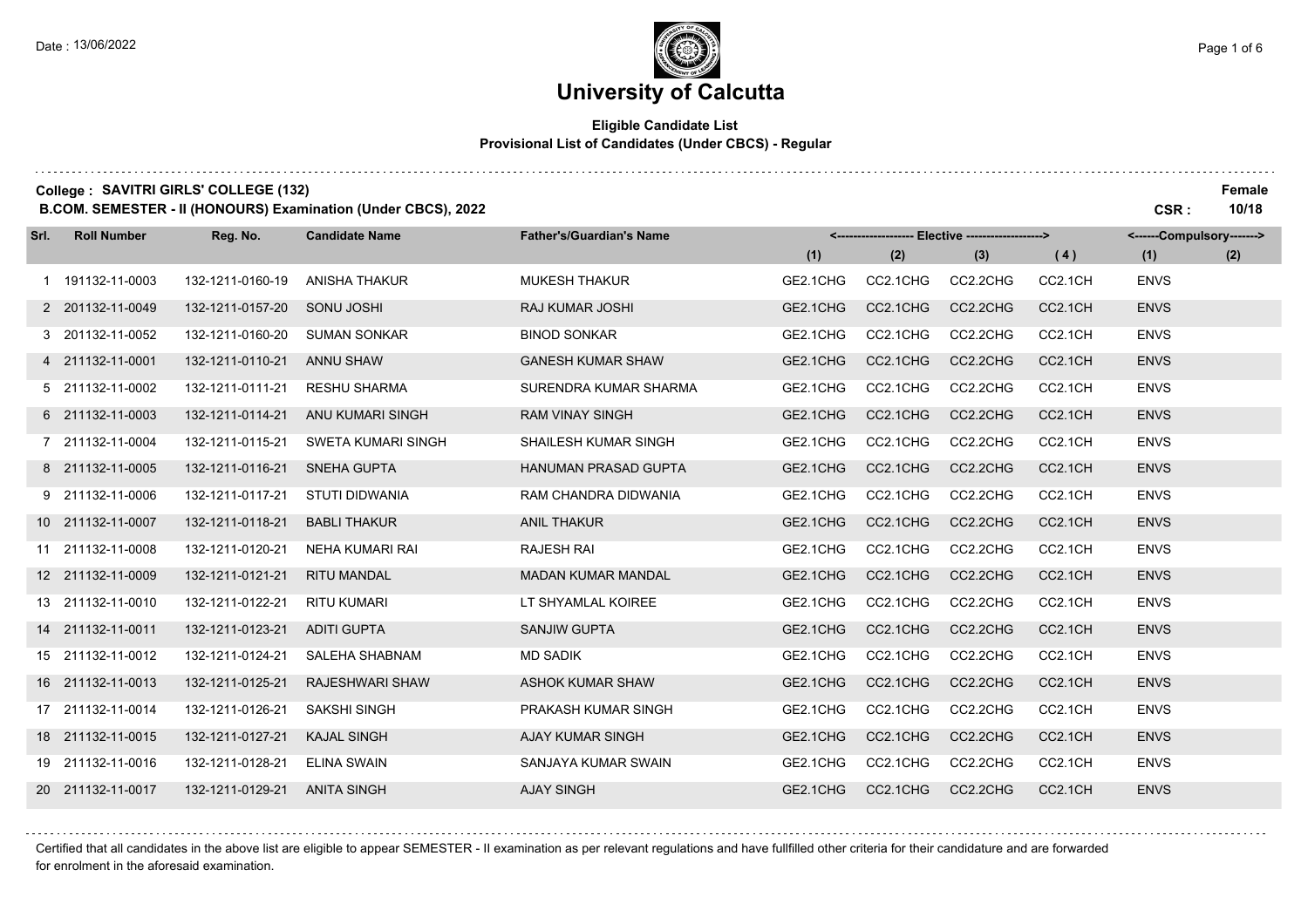### **Eligible Candidate List Provisional List of Candidates (Under CBCS) - Regular**

|      | College: SAVITRI GIRLS' COLLEGE (132) |                  | B.COM. SEMESTER - II (HONOURS) Examination (Under CBCS), 2022 |                                 |          |          |                                     |         | CSR:                      | Female<br>10/18 |
|------|---------------------------------------|------------------|---------------------------------------------------------------|---------------------------------|----------|----------|-------------------------------------|---------|---------------------------|-----------------|
| Srl. | <b>Roll Number</b>                    | Reg. No.         | <b>Candidate Name</b>                                         | <b>Father's/Guardian's Name</b> | <------  |          | ----- Elective -------------------> |         | <------Compulsory-------> |                 |
|      |                                       |                  |                                                               |                                 | (1)      | (2)      | (3)                                 | (4)     | (1)                       | (2)             |
|      | 21 211132-11-0018                     | 132-1211-0130-21 | ANANYA KUMARI SHARMA                                          | RABINDRA NATH SHARMA            | GE2.1CHG | CC2.1CHG | CC2.2CHG                            | CC2.1CH | <b>ENVS</b>               |                 |
|      | 22 211132-11-0019                     | 132-1211-0131-21 | <b>SIMRAN GUPTA</b>                                           | <b>DILIP KUMAR GUPTA</b>        | GE2.1CHG | CC2.1CHG | CC2.2CHG                            | CC2.1CH | <b>ENVS</b>               |                 |
|      | 23 211132-11-0020                     | 132-1211-0132-21 | PRACHI PRIYA                                                  | <b>BADRI NATH JHA</b>           | GE2.1CHG | CC2.1CHG | CC2.2CHG                            | CC2.1CH | <b>ENVS</b>               |                 |
|      | 24 211132-11-0021                     | 132-1211-0133-21 | <b>RUCHI SINGH</b>                                            | <b>VIDYA SAGAR SINGH</b>        | GE2.1CHG | CC2.1CHG | CC2.2CHG                            | CC2.1CH | <b>ENVS</b>               |                 |
|      | 25 211132-11-0022                     | 132-1211-0134-21 | <b>ANSHU PANDEY</b>                                           | ASHUTOSH KUMAR BRAHAMACHARI     | GE2.1CHG | CC2.1CHG | CC2.2CHG                            | CC2.1CH | <b>ENVS</b>               |                 |
|      | 26 211132-11-0023                     | 132-1211-0135-21 | <b>JYOTI KUMARI RAI</b>                                       | <b>AMIT KUMAR RAI</b>           | GE2.1CHG | CC2.1CHG | CC2.2CHG                            | CC2.1CH | <b>ENVS</b>               |                 |
|      | 27 211132-11-0024                     | 132-1211-0136-21 | <b>SUSMITA PATHAK</b>                                         | <b>SHIV SHANKAR PATHAK</b>      | GE2.1CHG | CC2.1CHG | CC2.2CHG                            | CC2.1CH | <b>ENVS</b>               |                 |
|      | 28 211132-11-0025                     | 132-1211-0137-21 | <b>TISHA SHAW</b>                                             | <b>MANOJ SHAW</b>               | GE2.1CHG | CC2.1CHG | CC2.2CHG                            | CC2.1CH | <b>ENVS</b>               |                 |
| 29   | 211132-11-0026                        | 132-1211-0138-21 | <b>DOLLY JAISWAL</b>                                          | <b>RAM CHANDRA JAISWAL</b>      | GE2.1CHG | CC2.1CHG | CC2.2CHG                            | CC2.1CH | <b>ENVS</b>               |                 |
|      | 30 211132-11-0027                     | 132-1211-0139-21 | <b>ROSHNI JHA</b>                                             | PREM RUDRA JHA                  | GE2.1CHG | CC2.1CHG | CC2.2CHG                            | CC2.1CH | <b>ENVS</b>               |                 |
|      | 31 211132-11-0028                     | 132-1211-0140-21 | <b>TANYA KUMARI</b>                                           | <b>SHARAD SINGH</b>             | GE2.1CHG | CC2.1CHG | CC2.2CHG                            | CC2.1CH | <b>ENVS</b>               |                 |
|      | 32 211132-11-0029                     | 132-1211-0141-21 | <b>GUNGUN SHAH</b>                                            | <b>LOKNATH SHAH</b>             | GE2.1CHG | CC2.1CHG | CC2.2CHG                            | CC2.1CH | <b>ENVS</b>               |                 |
|      | 33 211132-11-0030                     | 132-1211-0142-21 | <b>SALONI PARWA</b>                                           | LAXMI KANT PARWA                | GE2.1CHG | CC2.1CHG | CC2.2CHG                            | CC2.1CH | <b>ENVS</b>               |                 |
|      | 34 211132-11-0031                     | 132-1211-0143-21 | APRUPA SINGH                                                  | <b>RAMESH SINGH</b>             | GE2.1CHG | CC2.1CHG | CC2.2CHG                            | CC2.1CH | <b>ENVS</b>               |                 |
|      | 35 211132-11-0032                     | 132-1211-0144-21 | <b>SHIVANI PANDEY</b>                                         | PRAMIL KUMAR PANDEY             | GE2.1CHG | CC2.1CHG | CC2.2CHG                            | CC2.1CH | <b>ENVS</b>               |                 |
|      | 36 211132-11-0033                     | 132-1211-0145-21 | <b>SONAL SHUKLA</b>                                           | AKHILESH KUMAR SHUKLA           | GE2.1CHG | CC2.1CHG | CC2.2CHG                            | CC2.1CH | <b>ENVS</b>               |                 |
|      | 37 211132-11-0034                     | 132-1211-0146-21 | PRIYA CHOWBEY                                                 | MANOJ KUMAR CHOWBEY             | GE2.1CHG | CC2.1CHG | CC2.2CHG                            | CC2.1CH | <b>ENVS</b>               |                 |
|      | 38 211132-11-0035                     | 132-1211-0147-21 | <b>SWETA SINGH</b>                                            | <b>RAM NARESH SINGH</b>         | GE2.1CHG | CC2.1CHG | CC2.2CHG                            | CC2.1CH | <b>ENVS</b>               |                 |
| 39   | 211132-11-0036                        | 132-1211-0148-21 | SIMRAN KUMARI SINGH                                           | <b>BINOD SINGH</b>              | GE2.1CHG | CC2.1CHG | CC2.2CHG                            | CC2.1CH | <b>ENVS</b>               |                 |
|      | 40 211132-11-0037                     | 132-1211-0149-21 | <b>VERSHA JHA</b>                                             | <b>LALIT NARAYAN JHA</b>        | GE2.1CHG | CC2.1CHG | CC2.2CHG                            | CC2.1CH | <b>ENVS</b>               |                 |

Certified that all candidates in the above list are eligible to appear SEMESTER - II examination as per relevant regulations and have fullfilled other criteria for their candidature and are forwarded for enrolment in the aforesaid examination.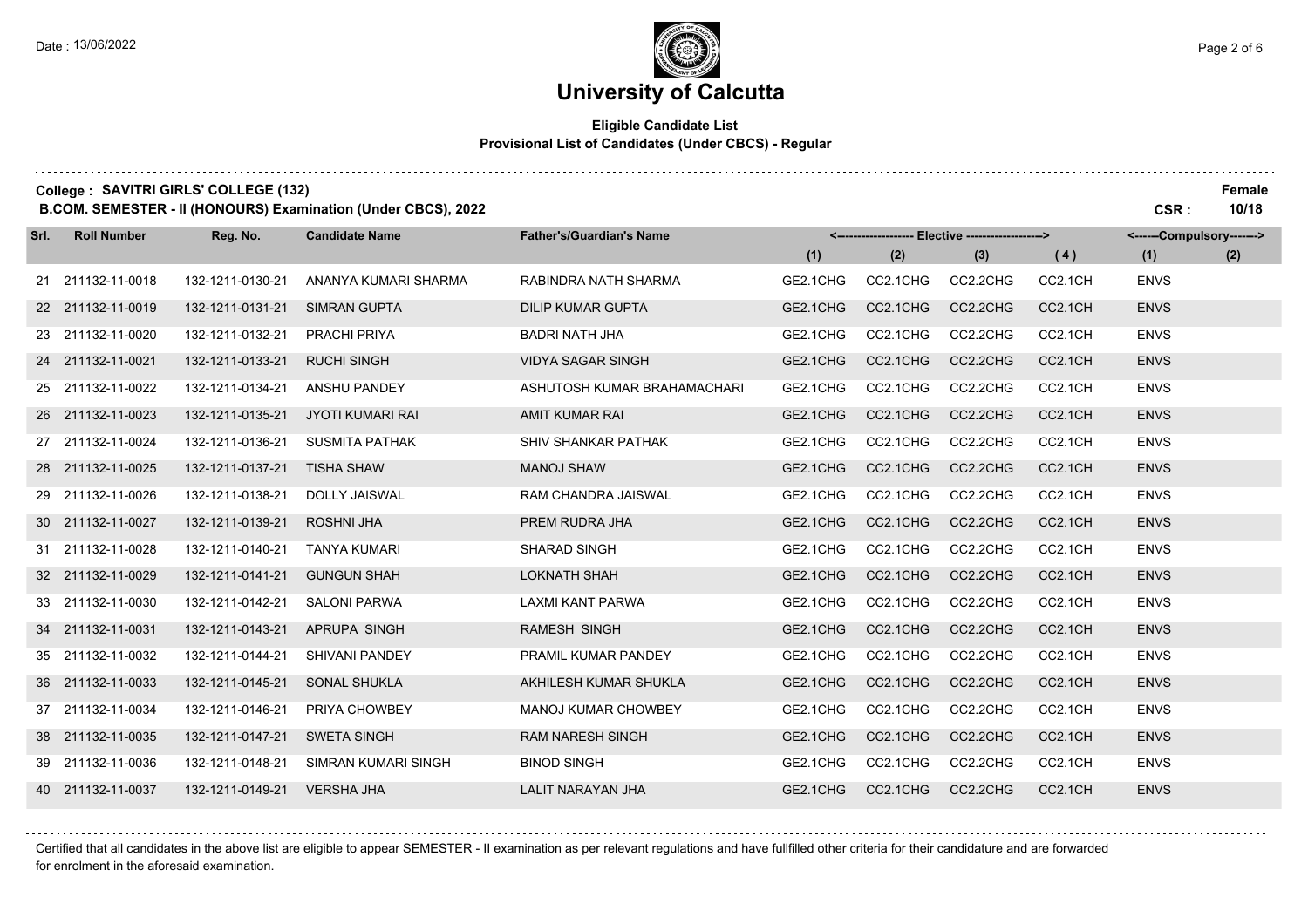## **University of Calcutta**

### **Eligible Candidate List Provisional List of Candidates (Under CBCS) - Regular**

|      | College: SAVITRI GIRLS' COLLEGE (132) |                  | B.COM. SEMESTER - II (HONOURS) Examination (Under CBCS), 2022 |                                 |          |          |                               |         | CSR:                      | Female<br>10/18 |
|------|---------------------------------------|------------------|---------------------------------------------------------------|---------------------------------|----------|----------|-------------------------------|---------|---------------------------|-----------------|
| Srl. | <b>Roll Number</b>                    | Reg. No.         | <b>Candidate Name</b>                                         | <b>Father's/Guardian's Name</b> |          |          | Elective -------------------> |         | <------Compulsory-------> |                 |
|      |                                       |                  |                                                               |                                 | (1)      | (2)      | (3)                           | (4)     | (1)                       | (2)             |
|      | 41 211132-11-0038                     | 132-1211-0150-21 | ANSHU KUMARI SHAW                                             | <b>JAGMOHAN KUMAR</b>           | GE2.1CHG | CC2.1CHG | CC2.2CHG                      | CC2.1CH | <b>ENVS</b>               |                 |
|      | 42 211132-11-0039                     | 132-1211-0151-21 | ANISHA KUMARI RAM                                             | <b>BRAHMDEO RAM</b>             | GE2.1CHG | CC2.1CHG | CC2.2CHG                      | CC2.1CH | <b>ENVS</b>               |                 |
|      | 43 211132-11-0040                     | 132-1211-0152-21 | ANISHA                                                        | <b>MD UMARDDIN</b>              | GE2.1CHG | CC2.1CHG | CC2.2CHG                      | CC2.1CH | <b>ENVS</b>               |                 |
|      | 44 211132-11-0041                     | 132-1211-0153-21 | <b>TANISHA SINGH RAJPUT</b>                                   | <b>SANJAY SINGH</b>             | GE2.1CHG | CC2.1CHG | CC2.2CHG                      | CC2.1CH | <b>ENVS</b>               |                 |
|      | 45 211132-11-0042                     | 132-1211-0154-21 | PALLAVI SINGH                                                 | PRASHURAM SINGH                 | GE2.1CHG | CC2.1CHG | CC2.2CHG                      | CC2.1CH | <b>ENVS</b>               |                 |
| 46   | 211132-11-0043                        | 132-1211-0155-21 | <b>SUBHANGI TIWARI</b>                                        | <b>AJIT TIWARI</b>              | GE2.1CHG | CC2.1CHG | CC2.2CHG                      | CC2.1CH | <b>ENVS</b>               |                 |
|      | 47 211132-11-0044                     | 132-1211-0156-21 | <b>SHRISTI DUBEY</b>                                          | UDAY NARAYAN DUBEY              | GE2.1CHG | CC2.1CHG | CC2.2CHG                      | CC2.1CH | <b>ENVS</b>               |                 |
|      | 48 211132-11-0045                     | 132-1211-0157-21 | <b>RITU GUPTA</b>                                             | <b>NAVEEN KUMAR GUPTA</b>       | GE2.1CHG | CC2.1CHG | CC2.2CHG                      | CC2.1CH | <b>ENVS</b>               |                 |
| 49.  | 211132-11-0046                        | 132-1211-0158-21 | <b>NAUREEN FATMA</b>                                          | SHAKILAHMAD                     | GE2.1CHG | CC2.1CHG | CC2.2CHG                      | CC2.1CH | <b>ENVS</b>               |                 |
|      | 50 211132-11-0047                     | 132-1211-0159-21 | <b>TISHA CHOWDHURY</b>                                        | <b>RAJU CHOWDHURY</b>           | GE2.1CHG | CC2.1CHG | CC2.2CHG                      | CC2.1CH | <b>ENVS</b>               |                 |
|      | 51 211132-11-0048                     | 132-1211-0160-21 | <b>KREETICKA SHOW</b>                                         | <b>BINOD KUMAR SHOW</b>         | GE2.1CHG | CC2.1CHG | CC2.2CHG                      | CC2.1CH | <b>ENVS</b>               |                 |
|      | 52 211132-11-0049                     | 132-1211-0161-21 | <b>SANJANA SHAW</b>                                           | <b>SANTOSH SHAW</b>             | GE2.1CHG | CC2.1CHG | CC2.2CHG                      | CC2.1CH | <b>ENVS</b>               |                 |
|      | 53 211132-11-0050                     | 132-1211-0162-21 | <b>RASHMI SINGH</b>                                           | <b>RAJESH KUMAR</b>             | GE2.1CHG | CC2.1CHG | CC2.2CHG                      | CC2.1CH | <b>ENVS</b>               |                 |
|      | 54 211132-11-0051                     | 132-1211-0163-21 | <b>RAJ NANDINI PASWAN</b>                                     | <b>PRAMOD KUMAR PASWAN</b>      | GE2.1CHG | CC2.1CHG | CC2.2CHG                      | CC2.1CH | <b>ENVS</b>               |                 |
|      | 55 211132-11-0052                     | 132-1211-0164-21 | PRIYA SINGH                                                   | <b>SHAILESH SINGH</b>           | GE2.1CHG | CC2.1CHG | CC2.2CHG                      | CC2.1CH | <b>ENVS</b>               |                 |
|      | 56 211132-11-0053                     | 132-1211-0165-21 | <b>SONAM VERMA</b>                                            | <b>MOHAN PRASAD VERMA</b>       | GE2.1CHG | CC2.1CHG | CC2.2CHG                      | CC2.1CH | <b>ENVS</b>               |                 |
|      | 57 211132-11-0054                     | 132-1211-0166-21 | <b>PRIYA SINGH</b>                                            | <b>SIKANDAR SINGH</b>           | GE2.1CHG | CC2.1CHG | CC2.2CHG                      | CC2.1CH | <b>ENVS</b>               |                 |
|      | 58 211132-11-0055                     | 132-1211-0167-21 | <b>ANJALI GUPTA</b>                                           | ANTU PRASAD GUPTA               | GE2.1CHG | CC2.1CHG | CC2.2CHG                      | CC2.1CH | <b>ENVS</b>               |                 |
|      | 59 211132-11-0056                     | 132-1211-0168-21 | TANNU PRIYA SHAW                                              | RAJENDRA PRASAD SHAW            | GE2.1CHG | CC2.1CHG | CC2.2CHG                      | CC2.1CH | <b>ENVS</b>               |                 |
|      | 60 211132-11-0057                     | 132-1211-0169-21 | <b>SARASWATI JAISWAL</b>                                      | LT SURESH CHANDRA JAISWAL       | GE2.1CHG | CC2.1CHG | CC2.2CHG                      | CC2.1CH | <b>ENVS</b>               |                 |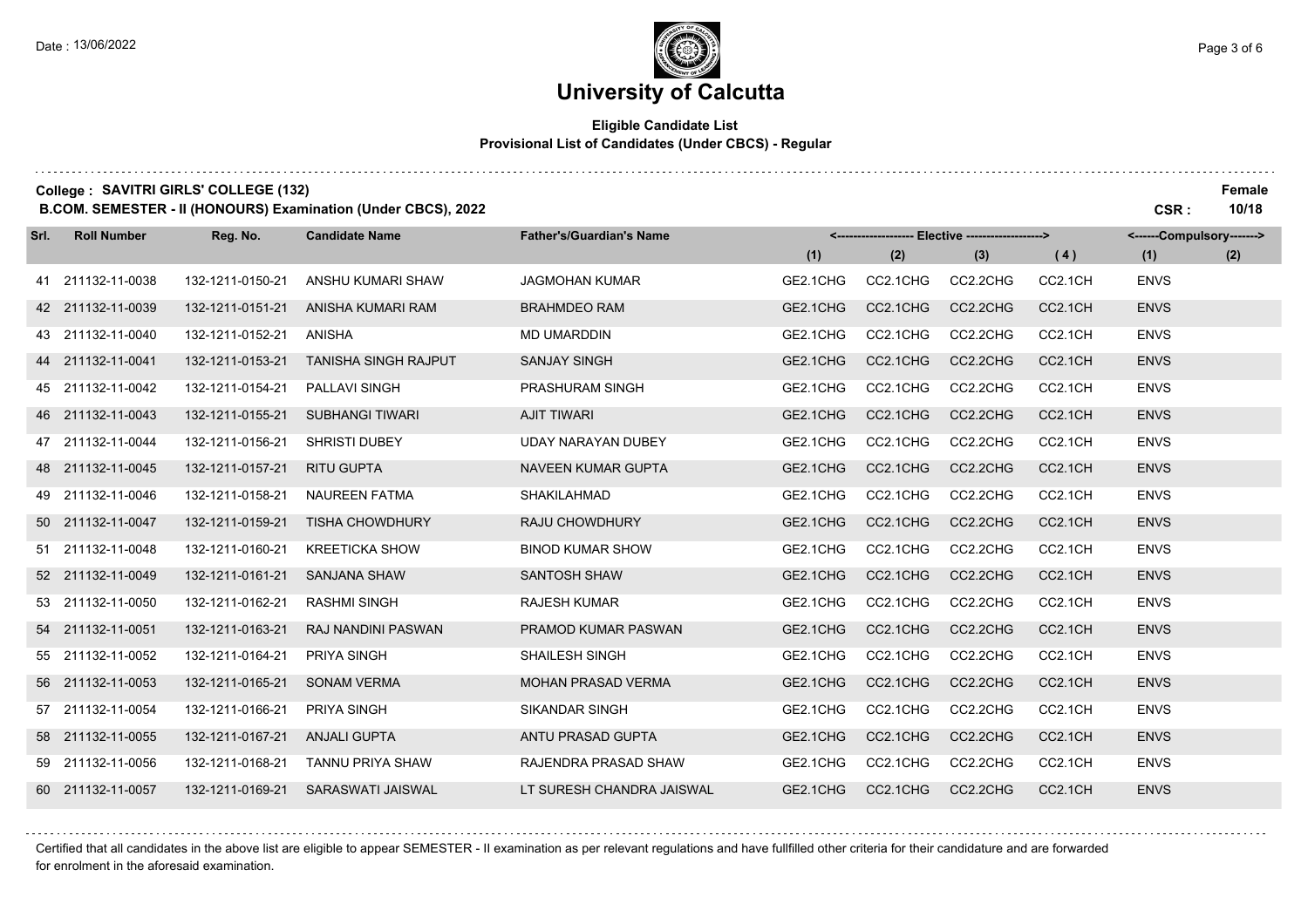## **University of Calcutta**

### **Eligible Candidate List Provisional List of Candidates (Under CBCS) - Regular**

|      | College: SAVITRI GIRLS' COLLEGE (132) |                  | B.COM. SEMESTER - II (HONOURS) Examination (Under CBCS), 2022 |                                 |          |          |                                                   |         | CSR:                      | Female<br>10/18 |
|------|---------------------------------------|------------------|---------------------------------------------------------------|---------------------------------|----------|----------|---------------------------------------------------|---------|---------------------------|-----------------|
| Srl. | <b>Roll Number</b>                    | Reg. No.         | <b>Candidate Name</b>                                         | <b>Father's/Guardian's Name</b> |          |          | <------------------- Elective ------------------> |         | <------Compulsory-------> |                 |
|      |                                       |                  |                                                               |                                 | (1)      | (2)      | (3)                                               | (4)     | (1)                       | (2)             |
|      | 61 211132-11-0058                     | 132-1211-0170-21 | <b>GUNJAN SINGH</b>                                           | <b>BRAJESH KR SINGH</b>         | GE2.1CHG | CC2.1CHG | CC2.2CHG                                          | CC2.1CH | <b>ENVS</b>               |                 |
|      | 62 211132-11-0059                     | 132-1211-0171-21 | <b>MANSI KUMARI</b>                                           | <b>MAHESH PRASAD SAHU</b>       | GE2.1CHG | CC2.1CHG | CC2.2CHG                                          | CC2.1CH | <b>ENVS</b>               |                 |
|      | 63 211132-11-0060                     | 132-1211-0172-21 | <b>AMBIKA SONI</b>                                            | <b>BISHNU KUMAR SONI</b>        | GE2.1CHG | CC2.1CHG | CC2.2CHG                                          | CC2.1CH | <b>ENVS</b>               |                 |
|      | 64 211132-11-0061                     | 132-1211-0173-21 | KOMAL KUMARI BARI                                             | <b>SUBHASH BARI</b>             | GE2.1CHG | CC2.1CHG | CC2.2CHG                                          | CC2.1CH | <b>ENVS</b>               |                 |
|      | 65 211132-11-0062                     | 132-1211-0174-21 | SIKHA SAH                                                     | <b>DINESH KUMAR SAH</b>         | GE2.1CHG | CC2.1CHG | CC2.2CHG                                          | CC2.1CH | <b>ENVS</b>               |                 |
| 66   | 211132-11-0063                        | 132-1211-0175-21 | <b>KASHAF JABEEN</b>                                          | <b>MD IMTIYAZ</b>               | GE2.1CHG | CC2.1CHG | CC2.2CHG                                          | CC2.1CH | <b>ENVS</b>               |                 |
|      | 67 211132-11-0064                     | 132-1211-0176-21 | AMBAY JHA                                                     | RABINDRA KR. JHA                | GE2.1CHG | CC2.1CHG | CC2.2CHG                                          | CC2.1CH | <b>ENVS</b>               |                 |
|      | 68 211132-11-0065                     | 132-1211-0177-21 | <b>MISSA SHAW</b>                                             | <b>SUNIL SHAW</b>               | GE2.1CHG | CC2.1CHG | CC2.2CHG                                          | CC2.1CH | <b>ENVS</b>               |                 |
|      | 69 211132-11-0066                     | 132-1211-0178-21 | <b>SWETA SHAW</b>                                             | <b>KARAN SHAW</b>               | GE2.1CHG | CC2.1CHG | CC2.2CHG                                          | CC2.1CH | <b>ENVS</b>               |                 |
|      | 70 211132-11-0067                     | 132-1211-0179-21 | <b>RIYA SHAW</b>                                              | LATE SANJAY SHAW                | GE2.1CHG | CC2.1CHG | CC2.2CHG                                          | CC2.1CH | <b>ENVS</b>               |                 |
|      | 71 211132-11-0068                     | 132-1211-0180-21 | <b>FARHEEN NAAZ</b>                                           | <b>MD.TAMANNE</b>               | GE2.1CHG | CC2.1CHG | CC2.2CHG                                          | CC2.1CH | <b>ENVS</b>               |                 |
|      | 72 211132-11-0069                     | 132-1211-0181-21 | <b>FARHEEN MUKHTAR</b>                                        | <b>MD MUKHTAR</b>               | GE2.1CHG | CC2.1CHG | CC2.2CHG                                          | CC2.1CH | <b>ENVS</b>               |                 |
|      | 73 211132-11-0070                     | 132-1211-0182-21 | <b>ANMOL SHAW</b>                                             | <b>RAJESH KUMAR SHAW</b>        | GE2.1CHG | CC2.1CHG | CC2.2CHG                                          | CC2.1CH | <b>ENVS</b>               |                 |
|      | 74 211132-11-0071                     | 132-1211-0183-21 | <b>ANSHIKA SINGH</b>                                          | <b>MANOJ KUMAR SINGH</b>        | GE2.1CHG | CC2.1CHG | CC2.2CHG                                          | CC2.1CH | <b>ENVS</b>               |                 |
|      | 75 211132-11-0072                     | 132-1211-0184-21 | <b>SHALU AGRAHARI</b>                                         | JAY PRAKASH AGRAHARI            | GE2.1CHG | CC2.1CHG | CC2.2CHG                                          | CC2.1CH | <b>ENVS</b>               |                 |
|      | 76 211132-11-0073                     | 132-1211-0185-21 | <b>DIVYA SINGH</b>                                            | <b>AMARJEET SINGH</b>           | GE2.1CHG | CC2.1CHG | CC2.2CHG                                          | CC2.1CH | <b>ENVS</b>               |                 |
|      | 77 211132-11-0074                     | 132-1211-0186-21 | RIYA JHA                                                      | <b>USHAKAR JHA</b>              | GE2.1CHG | CC2.1CHG | CC2.2CHG                                          | CC2.1CH | <b>ENVS</b>               |                 |
|      | 78 211132-11-0075                     | 132-1211-0187-21 | <b>RANI SINGH</b>                                             | <b>UPENDRA SINGH</b>            | GE2.1CHG | CC2.1CHG | CC2.2CHG                                          | CC2.1CH | <b>ENVS</b>               |                 |
|      | 79 211132-11-0076                     | 132-1211-0188-21 | <b>KUMKUM BARMAN</b>                                          | <b>UPENDRA BARMAN</b>           | GE2.1CHG | CC2.1CHG | CC2.2CHG                                          | CC2.1CH | <b>ENVS</b>               |                 |
|      | 80 211132-11-0077                     | 132-1211-0189-21 | AKANKSHA JAISWAL                                              | <b>RAJKUMAR JAISWAL</b>         | GE2.1CHG | CC2.1CHG | CC2.2CHG                                          | CC2.1CH | <b>ENVS</b>               |                 |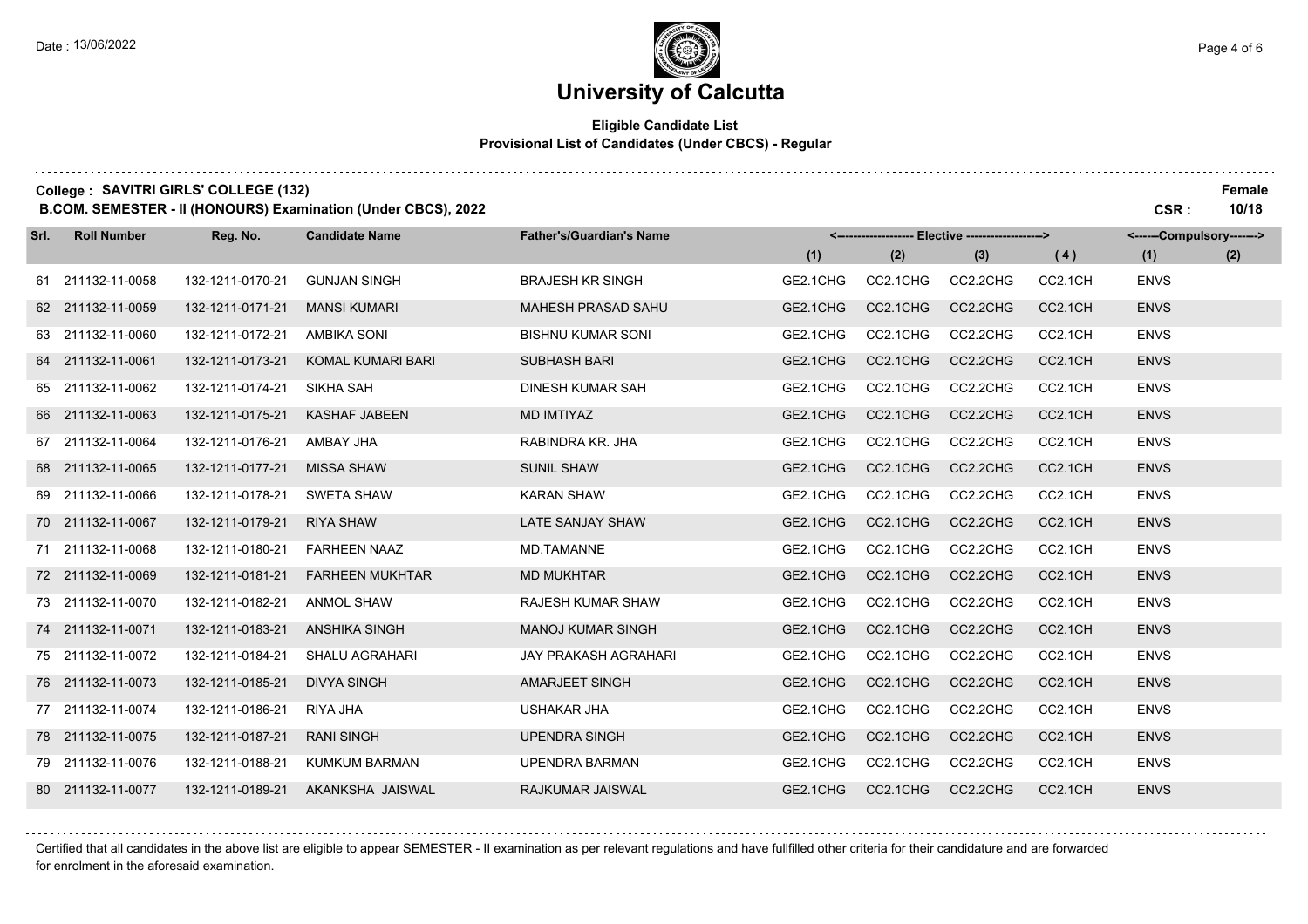### **Eligible Candidate List Provisional List of Candidates (Under CBCS) - Regular**

| College: SAVITRI GIRLS' COLLEGE (132)<br>B.COM. SEMESTER - II (HONOURS) Examination (Under CBCS), 2022 |                    |                  |                          |                                 |          |                               |          | CSR:    | Female<br>10/18           |     |
|--------------------------------------------------------------------------------------------------------|--------------------|------------------|--------------------------|---------------------------------|----------|-------------------------------|----------|---------|---------------------------|-----|
| Srl.                                                                                                   | <b>Roll Number</b> | Reg. No.         | <b>Candidate Name</b>    | <b>Father's/Guardian's Name</b> | <----    | Elective -------------------> |          |         | <------Compulsory-------> |     |
|                                                                                                        |                    |                  |                          |                                 | (1)      | (2)                           | (3)      | (4)     | (1)                       | (2) |
|                                                                                                        | 81 211132-11-0078  | 132-1211-0190-21 | <b>RIYA SINGH</b>        | LATE CHANDRA SEKHAR SINGH       | GE2.1CHG | CC2.1CHG                      | CC2.2CHG | CC2.1CH | <b>ENVS</b>               |     |
|                                                                                                        | 82 211132-11-0079  | 132-1211-0191-21 | <b>BITTU SINGH</b>       | <b>UMESH SINGH</b>              | GE2.1CHG | CC2.1CHG                      | CC2.2CHG | CC2.1CH | <b>ENVS</b>               |     |
|                                                                                                        | 83 211132-11-0080  | 132-1211-0192-21 | NIMISHA LODHA            | <b>LALIT LODHA</b>              | GE2.1CHG | CC2.1CHG                      | CC2.2CHG | CC2.1CH | <b>ENVS</b>               |     |
|                                                                                                        | 84 211132-11-0081  | 132-1211-0193-21 | <b>KAJAL MISHRA</b>      | RATNA SHANKAR MISHRA            | GE2.1CHG | CC2.1CHG                      | CC2.2CHG | CC2.1CH | <b>ENVS</b>               |     |
|                                                                                                        | 85 211132-11-0082  | 132-1211-0194-21 | SWETA UPADHYAYA          | SWADESH KUMAR UPADHYAYA         | GE2.1CHG | CC2.1CHG                      | CC2.2CHG | CC2.1CH | <b>ENVS</b>               |     |
|                                                                                                        | 86 211132-11-0083  | 132-1211-0195-21 | SHIMRAN KUMARI GUPTA     | SUSHANT KUMAR GUPTA             | GE2.1CHG | CC2.1CHG                      | CC2.2CHG | CC2.1CH | <b>ENVS</b>               |     |
|                                                                                                        | 87 211132-11-0084  | 132-1211-0196-21 | <b>ANNU SINGH</b>        | KAMAL DEV PRASAD                | GE2.1CHG | CC2.1CHG                      | CC2.2CHG | CC2.1CH | <b>ENVS</b>               |     |
|                                                                                                        | 88 211132-11-0085  | 132-1211-0197-21 | <b>SANJANA SHAW</b>      | <b>SANTOSH SHAW</b>             | GE2.1CHG | CC2.1CHG                      | CC2.2CHG | CC2.1CH | <b>ENVS</b>               |     |
|                                                                                                        | 89 211132-11-0086  | 132-1211-0198-21 | NISHA KUMARI SHAW        | <b>BASANT SHAW</b>              | GE2.1CHG | CC2.1CHG                      | CC2.2CHG | CC2.1CH | <b>ENVS</b>               |     |
|                                                                                                        | 90 211132-11-0087  | 132-1211-0199-21 | <b>ANKITA YADAV</b>      | <b>ASHOK YADAV</b>              | GE2.1CHG | CC2.1CHG                      | CC2.2CHG | CC2.1CH | <b>ENVS</b>               |     |
|                                                                                                        | 91 211132-11-0088  | 132-1211-0200-21 | <b>FIZA YASHMIN</b>      | <b>HASNAIN ANSARI</b>           | GE2.1CHG | CC2.1CHG                      | CC2.2CHG | CC2.1CH | <b>ENVS</b>               |     |
|                                                                                                        | 92 211132-11-0089  | 132-1211-0201-21 | <b>SOMA KUMHAR</b>       | <b>KARTICK KUMHAR</b>           | GE2.1CHG | CC2.1CHG                      | CC2.2CHG | CC2.1CH | <b>ENVS</b>               |     |
|                                                                                                        | 93 211132-11-0090  | 132-1211-0202-21 | <b>LEEJA SAMANTA ROY</b> | NARENDRA KUMAR SAMANTA ROY      | GE2.1CHG | CC2.1CHG                      | CC2.2CHG | CC2.1CH | <b>ENVS</b>               |     |
|                                                                                                        | 94 211132-11-0091  | 132-1211-0203-21 | <b>MATRI DAS</b>         | <b>RAM PRASAD DAS</b>           | GE2.1CHG | CC2.1CHG                      | CC2.2CHG | CC2.1CH | <b>ENVS</b>               |     |
|                                                                                                        | 95 211132-11-0092  | 132-1211-0204-21 | <b>BARSHA SAH</b>        | KANHAI PRASAD SAH               | GE2.1CHG | CC2.1CHG                      | CC2.2CHG | CC2.1CH | <b>ENVS</b>               |     |
|                                                                                                        | 96 211132-11-0093  | 132-1211-0205-21 | SONIA MAHATO             | <b>BIRENDRA MAHATO</b>          | GE2.1CHG | CC2.1CHG                      | CC2.2CHG | CC2.1CH | <b>ENVS</b>               |     |
|                                                                                                        | 97 211132-11-0094  | 132-1211-0206-21 | <b>ADITI JAISWAL</b>     | SATISH CHAND JAISWAL            | GE2.1CHG | CC2.1CHG                      | CC2.2CHG | CC2.1CH | <b>ENVS</b>               |     |
|                                                                                                        | 98 211132-11-0095  | 132-1211-0207-21 | <b>SONALI KUMARI</b>     | <b>MANOJ KUMAR SINGH</b>        | GE2.1CHG | CC2.1CHG                      | CC2.2CHG | CC2.1CH | <b>ENVS</b>               |     |
|                                                                                                        | 99 211132-11-0096  | 132-1211-0208-21 | SHREYA SHAW              | <b>JAGANNATH SHAW</b>           | GE2.1CHG | CC2.1CHG                      | CC2.2CHG | CC2.1CH | <b>ENVS</b>               |     |
|                                                                                                        | 100 211132-11-0097 | 132-1211-0209-21 | <b>ANKITA YADAV</b>      | <b>RAM SAGAR YADAV</b>          | GE2.1CHG | CC2.1CHG                      | CC2.2CHG | CC2.1CH | <b>ENVS</b>               |     |

Certified that all candidates in the above list are eligible to appear SEMESTER - II examination as per relevant regulations and have fullfilled other criteria for their candidature and are forwarded for enrolment in the aforesaid examination.